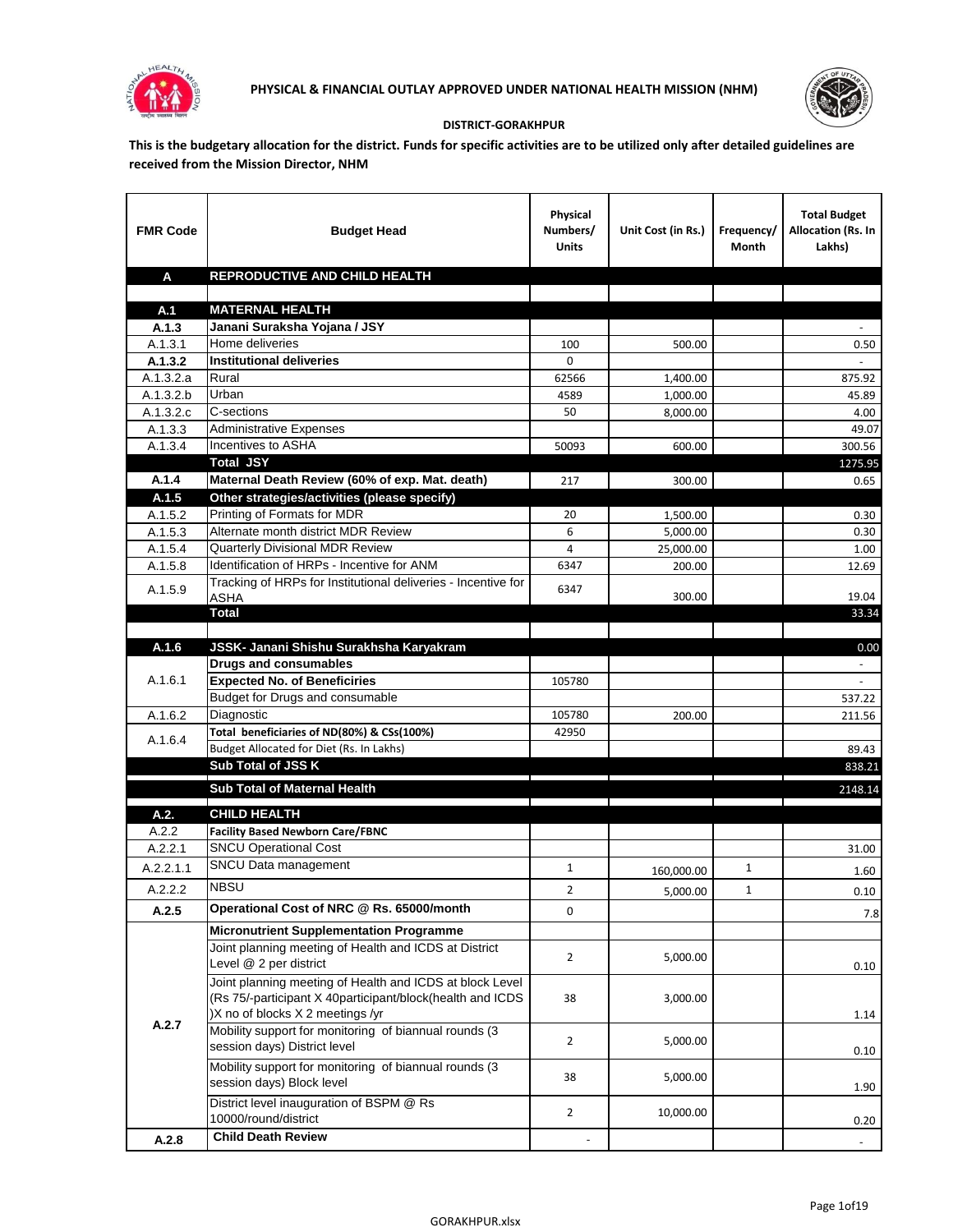| <b>FMR Code</b> | <b>Budget Head</b>                                                                                                                             | Physical<br>Numbers/<br><b>Units</b> | Unit Cost (in Rs.) | Frequency/<br><b>Month</b> | <b>Total Budget</b><br>Allocation (Rs. In<br>Lakhs) |
|-----------------|------------------------------------------------------------------------------------------------------------------------------------------------|--------------------------------------|--------------------|----------------------------|-----------------------------------------------------|
|                 | <b>Sub-total Child Health</b>                                                                                                                  |                                      |                    |                            | 43.94                                               |
|                 |                                                                                                                                                |                                      |                    |                            |                                                     |
| A.3             | <b>FAMILY PLANNING</b>                                                                                                                         |                                      |                    |                            |                                                     |
| A.3.1           | <b>Terminal/Limiting Methods</b>                                                                                                               |                                      |                    |                            |                                                     |
| A.3.1.1         | Female sterilization camps @ Rs. 3500/camp                                                                                                     | 199                                  | 3,500.00           |                            | 6.97                                                |
| A.3.1.2         | NSV camps @ Rs. 3500/camp                                                                                                                      | $\overline{2}$                       | 3,500.00           |                            | 0.07                                                |
| A.3.1.3         | Budget for Female Interval Sterilization Compensation<br>@ Rs.2000/-Per Case in Public Sector-(In Rs.)                                         | 5817                                 | 2,000.00           |                            | 116.34                                              |
|                 | <b>Budget for Post Partum Female Sterilization</b><br>Compensation @ Rs.3000/-Per Case in Public Sector-(In<br>$Rs.$ )                         | 10                                   | 3,000.00           |                            | 0.30                                                |
| A.3.1.4         | Budget for Male Sterilization Compensation @ Rs.2700/-<br>Per Case in Public Sector -(In Rs.)                                                  | 250                                  | 2,700.00           |                            | 6.75                                                |
| A.3.2           | <b>Spacing Methods</b>                                                                                                                         |                                      |                    |                            |                                                     |
| A.3.2.2         | Total Budget Allocated for Compensation for IUCD<br>insertion at health facilities (including fixed day services at<br>SHC and PHC) @ Rs 20/-  | 15048                                | 20.00              |                            | 3.01                                                |
| A.3.2.3         | PPIUCD services (Incentive to provider @Rs 150 per<br>PPIUCD insertion)                                                                        | 4400                                 | 150.00             |                            | 6.60                                                |
| A.3.2.5         | Orientation/Review of ASHA/ANM/AWW for scheme<br>for HDC, ESB, PTK                                                                             |                                      |                    |                            |                                                     |
|                 | <b>District level</b>                                                                                                                          | $\mathbf{1}$                         | 10,000.00          | $\mathbf{1}$               | 0.10                                                |
|                 | <b>Block level Quarterly</b>                                                                                                                   | 19                                   | 10,000.00          | 4                          | 7.60                                                |
| A.3.2.6         | Dissemination of FP manuals and guidelines                                                                                                     | $\mathbf{1}$                         | 20,000.00          | $\mathbf{1}$               | 0.20                                                |
| A.3.3           | Budget for POL for Mobility to Surgeons team for FDS<br>Camps @ Rs.1000/ camp                                                                  | 199                                  | 1,000.00           |                            | 1.99                                                |
| A.3.5.1         | Orientaion workshop, QAC meeting at distirct level-<br>Quarterly                                                                               | $\mathbf{1}$                         | 2,000.00           | 4                          | 0.08                                                |
| A.3.5.2         | FP Review Meeting at Divisional level-Quarterly                                                                                                | $\mathbf{1}$                         | 20,000.00          | 4                          | 0.80                                                |
| A.3.5.3         | Performance reward                                                                                                                             | $\mathbf{1}$                         | 50,000.00          |                            | 0.50                                                |
| A.3.5.4         | World Population Day' celebration (such as mobility,<br>IEC activities etc.):                                                                  |                                      |                    |                            |                                                     |
|                 | District level                                                                                                                                 | $\mathbf{1}$                         | 100,000.00         |                            | 1.00                                                |
|                 | <b>Block Level</b>                                                                                                                             | 19                                   | 10.000.00          |                            | 1.90                                                |
| A.3.5.5         | Other strategies/activities (such as strengthening<br>fixed day services for IUCD & Sterilisation, etc.)                                       |                                      |                    |                            |                                                     |
|                 | Printing of FP Manuals, Guidelines, etc.                                                                                                       | 0                                    |                    |                            |                                                     |
|                 | Sterilization Register @ Rs.150/Register                                                                                                       | 21                                   | 150.00             | $\centerdot$               | 0.03                                                |
|                 | IUCD Register @ Rs.150/- Register                                                                                                              | 152                                  | 150.00             |                            | 0.23                                                |
|                 | PPIUCD Registers @ Rs.150/-Register                                                                                                            | 9                                    | 150.00             |                            | 0.01                                                |
| A.3.5.5.1       | Injectable Registers @ Rs.150/Register                                                                                                         | 33                                   | 150.00             |                            | 0.05                                                |
|                 | Counseling Register @ Rs.150/-Register (3 per<br>Counselor)                                                                                    | 15                                   | 150.00             |                            | 0.02                                                |
|                 | Consent Form , Medical Record CheckIklist, Posoot<br>Operatiive Instructionn Card, Ssterilization Certificate for<br>Sterilization@ Rs 5/-Unit | 32520                                | 5.00               |                            | 1.63                                                |
|                 | Enhance Contribution of PRIs and Family members of<br>eligible couples in 75 districts with high unmet need<br>and TFR                         |                                      |                    |                            |                                                     |
| A.3.5.5.2       | District Level NSV Satisfied Client Meet @Rs.20000/-<br>District                                                                               | 0                                    | 20,000.00          |                            |                                                     |
|                 | Block Level Panch Sarpanch Sammellan @Rs.10000/-<br><b>Block</b>                                                                               | 0                                    | 10,000.00          |                            |                                                     |
| A.3.5.5.3       | RMNCHA Counsellling Corners @ Rs.35,000/-                                                                                                      | $\mathbf{1}$                         | 35,000.00          |                            | 0.35                                                |
|                 | <b>World NSV Week</b>                                                                                                                          |                                      |                    |                            |                                                     |
| A.3.5.5.6       | <b>District level</b>                                                                                                                          | $\mathbf{1}$                         | 25,000.00          |                            | 0.25                                                |
|                 | <b>Block level</b>                                                                                                                             | 19                                   | 10,000.00          |                            | 1.90                                                |
|                 | Govt. COT at Divisions level for FP Services                                                                                                   |                                      |                    |                            |                                                     |
|                 | Divisional Govt. COT @ Rs.50000/month for 12 month                                                                                             | $\mathbf{1}$                         | 5,000.00           | 12                         | 0.60                                                |
|                 |                                                                                                                                                |                                      |                    |                            |                                                     |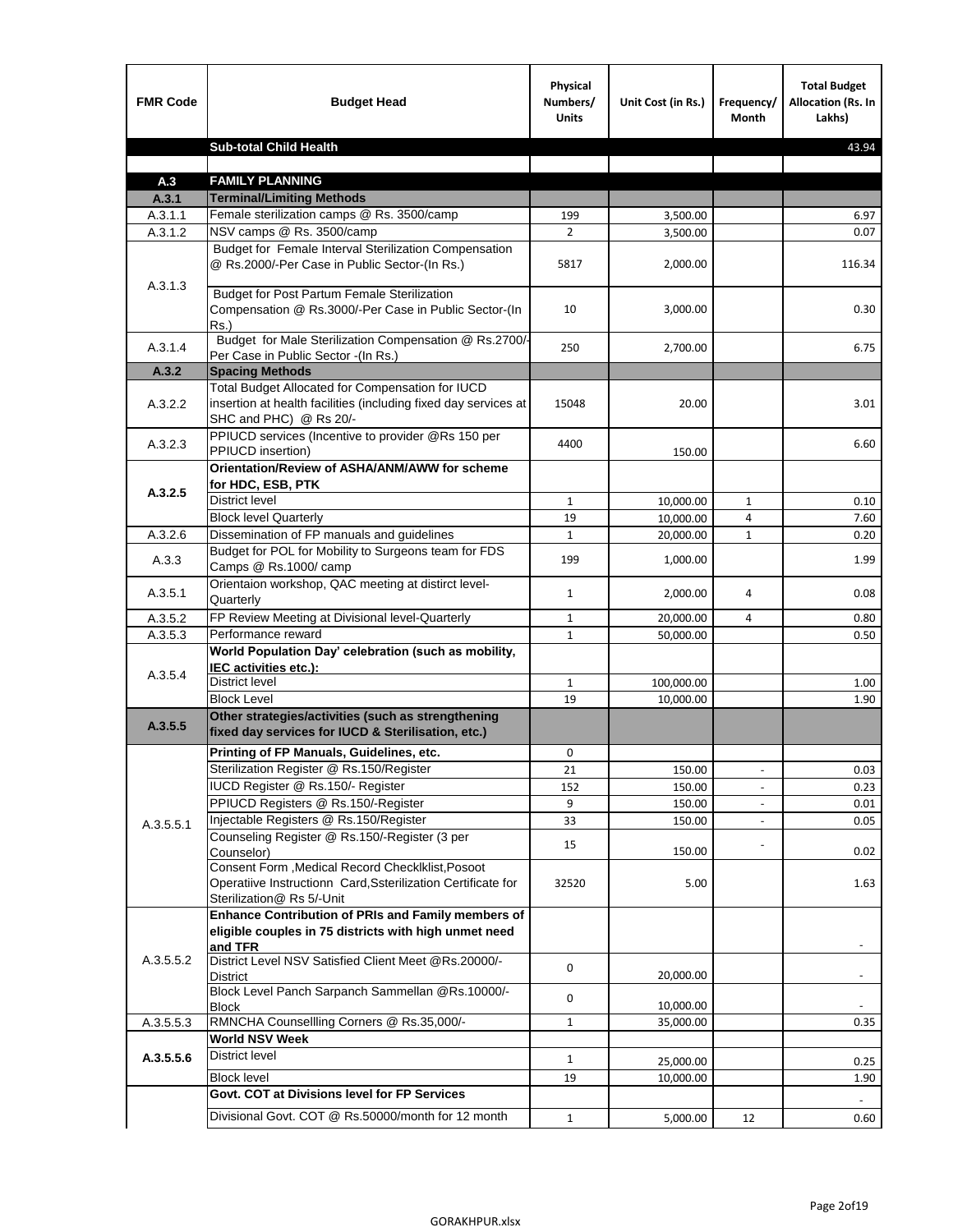| <b>FMR Code</b> | <b>Budget Head</b>                                                                                                                                                           | Physical<br>Numbers/<br><b>Units</b> | Unit Cost (in Rs.) | Frequency/<br>Month | <b>Total Budget</b><br>Allocation (Rs. In<br>Lakhs) |
|-----------------|------------------------------------------------------------------------------------------------------------------------------------------------------------------------------|--------------------------------------|--------------------|---------------------|-----------------------------------------------------|
| A.3.5.5.8       | Exra Incentive for Female Interval Sterilization in Public<br>Sector.-(20% of 80% ELA) @ Rs. 130 per case                                                                    | 1163                                 | 130.00             |                     | 1.51                                                |
|                 | Extra Incentive for Male Sterilization in Public Sector-<br>(40% ELA) @ Rs. 155 per case                                                                                     | 100                                  | 155.00             |                     | 0.16                                                |
|                 | <b>Sub-total Family Planning</b>                                                                                                                                             |                                      |                    |                     | 160.94                                              |
|                 | ADOLESCENT HEALTH / RKSK (Rashtriya Kishore                                                                                                                                  |                                      |                    |                     |                                                     |
| A.4             | Swasthya Karyakram)                                                                                                                                                          |                                      |                    |                     |                                                     |
| A.4.1           | <b>Facility based services</b>                                                                                                                                               |                                      |                    |                     |                                                     |
| A.4.1.1         | Orientation meetings-HPD Districts                                                                                                                                           | $\Omega$                             | 9000               | $\mathbf{1}$        |                                                     |
|                 | Review meetings at District level-Quarterly                                                                                                                                  | $\mathbf{1}$                         | 5000               | 4                   | 0.20                                                |
| A.4.1.2         | Establishment of new clinics at DH/Medical college level                                                                                                                     | $\Omega$                             | 50,000.00          |                     |                                                     |
|                 | Operating expenses for existing clinics                                                                                                                                      | 0                                    |                    |                     |                                                     |
|                 | DH & MC level Existing AFHS clinics                                                                                                                                          | $\overline{2}$                       | 600.00             | 12                  | 0.14                                                |
| A.4.1.4         | DH & MC level AFHS clinics (New)                                                                                                                                             | 0                                    | 600.00             | 6                   | $\overline{\phantom{a}}$                            |
|                 | CHC level Existing AFHS clinics                                                                                                                                              | 0                                    | 400.00             | 12                  | $\overline{\phantom{a}}$                            |
|                 | PHC level existing AFHS clinics                                                                                                                                              | $\Omega$                             | 200.00             | 12                  | $\sim$                                              |
| A.4.1.5         | Mobility support for AH counsellors at MC/DH level AH<br>Clinic at @ Rs 1000 per month for 06 month                                                                          | 2                                    | 1,000.00           | 6                   | 0.12                                                |
|                 | Mobility support for Exsiting AH counsellors at CHC level<br>AH Clinic at @ Rs 1000 per month for 06 month                                                                   | 0                                    | 1,000.00           | 6                   |                                                     |
| A.4.5.7         | <b>WIFS Register</b>                                                                                                                                                         | 13321                                | 100.00             |                     | 13.32                                               |
| A.4.5.8         | <b>NIPI Register</b>                                                                                                                                                         | 10760                                | 100.00             |                     | 10.76                                               |
| A.4.5.9         | <b>WIFS Reporting Formats</b>                                                                                                                                                | 186012                               | 0.50               |                     | 0.93                                                |
|                 | <b>Sub-total Adolescent Health</b>                                                                                                                                           |                                      |                    |                     | 25.48                                               |
| A.5             | <b>RBSK</b>                                                                                                                                                                  |                                      |                    |                     |                                                     |
| A.5.1           | <b>Operational Cost of RBSK (Mobility support, DEIC etc)</b>                                                                                                                 |                                      |                    |                     |                                                     |
| A.5.1.2         | Prepare detailed operational plan for RBSK across<br>districts (cost of plan/convergence/monitoring<br>meetings should be kept seperately)                                   |                                      |                    |                     |                                                     |
|                 | One meeting @ Rs. 500 per block for microplan                                                                                                                                | 19                                   | 500.00             |                     | 0.10                                                |
| A.5.1.3         | One orientation meeting for RBSK software<br>Mobility support for Mobile health team                                                                                         | 19<br>38                             | 90.00<br>30,000.00 | 12                  | 0.02<br>136.80                                      |
| A.5.1.4         | Operational cost of DEIC                                                                                                                                                     |                                      |                    |                     | $\mathbf 0$                                         |
| A.5.1.5         | New born screening- Inborn error of metabolism (please<br>give details per unit cost of screening, number of children<br>to be screened and the delivery points Add details) |                                      |                    |                     | 0                                                   |
| A.5.1.7         | Spectacle for children                                                                                                                                                       | 3019                                 | 275.00             |                     | 8.30                                                |
| A.5.1.10        | Monitoring Meeting at District level                                                                                                                                         | $\mathbf{1}$                         | 5,000.00           | 3                   | 0.15                                                |
|                 |                                                                                                                                                                              |                                      |                    |                     |                                                     |
|                 | <b>Sub-total RBSK</b>                                                                                                                                                        |                                      |                    |                     | 145.36                                              |
| A.7             | <b>PNDT Activities</b>                                                                                                                                                       |                                      |                    |                     |                                                     |
|                 | <b>Support to PNDT cell</b>                                                                                                                                                  |                                      |                    |                     |                                                     |
|                 | Honorarium of Divisional Level Data Assistant @ Rs.<br>18743 per month for 12 months                                                                                         | $\mathbf{1}$                         | 18,743.00          | 12                  | 2.25                                                |
| A.7.1           | Honorarium of District Level Data Assistant @<br>Rs.<br>11025 per month for 12 months                                                                                        | $\mathbf{1}$                         | 11,025.00          | 12                  | 1.32                                                |
|                 | Contingency at Divisional level for PCPNDT Cell                                                                                                                              | $\mathbf{1}$                         | 10,000.00          | $\mathbf{1}$        | 0.10                                                |
|                 | Contingency at District level for PCPNDT Cell                                                                                                                                | $\mathbf{1}$                         | 5,000.00           | $\mathbf{1}$        | 0.05                                                |
| A.7.2.2         | Visit of Divisional level Inspection Committee (Including<br>TA/DA)                                                                                                          | $\mathbf{1}$                         | 10,000.00          | $\mathbf{1}$        | 0.10                                                |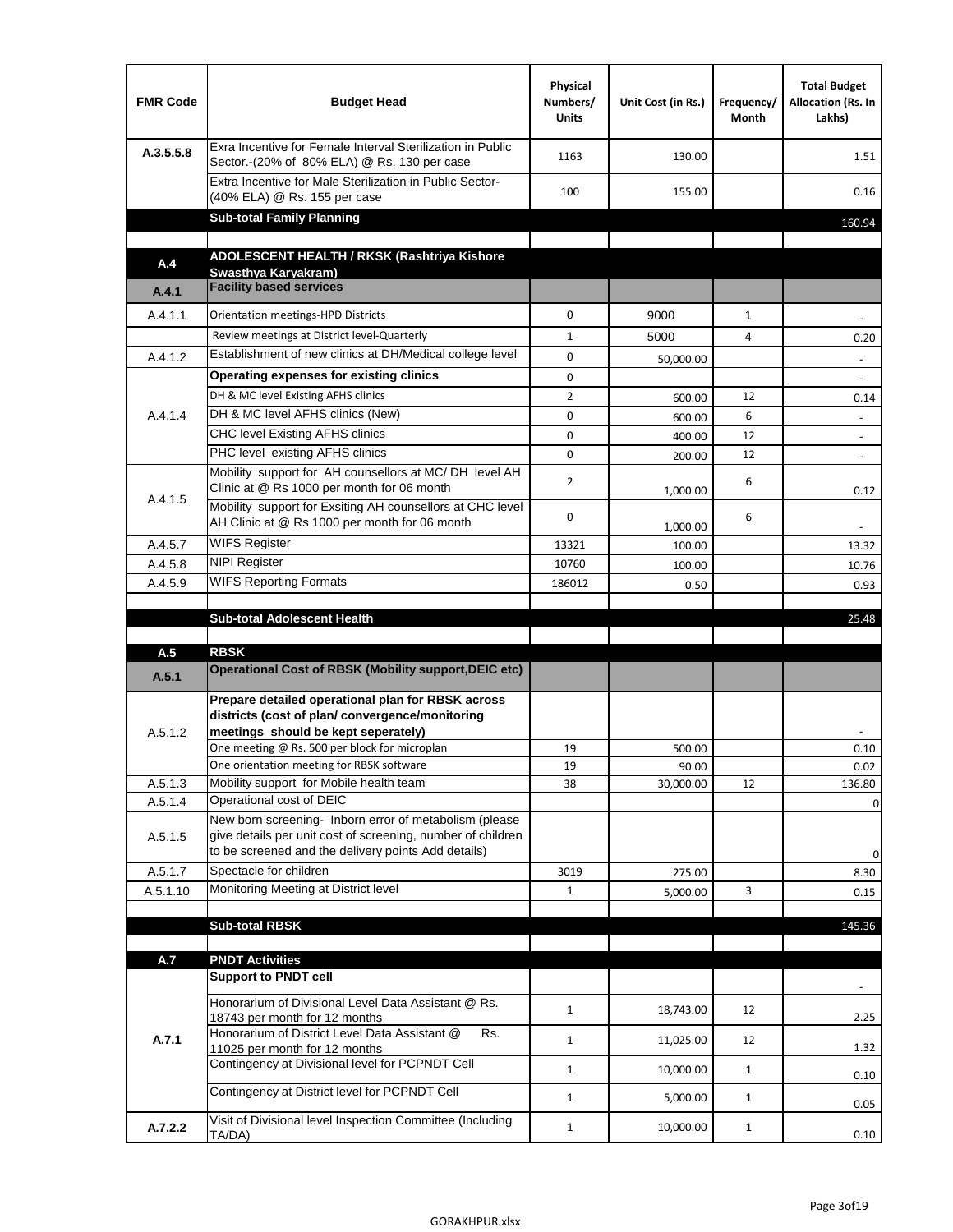| <b>FMR Code</b> | <b>Budget Head</b>                                                                                                                              | Physical<br>Numbers/<br><b>Units</b> | Unit Cost (in Rs.) | Frequency/<br>Month | <b>Total Budget</b><br><b>Allocation (Rs. In</b><br>Lakhs) |
|-----------------|-------------------------------------------------------------------------------------------------------------------------------------------------|--------------------------------------|--------------------|---------------------|------------------------------------------------------------|
| A.7.2.5         | Orientation of Member of District advisory Committee at<br><b>Divisional Level</b>                                                              | $\mathbf{1}$                         | 200,000.00         | $\mathbf{1}$        | 2.00                                                       |
| A.7.2.9         | Capacity building of DGCS, CJM, District officers, Nodal<br>Officers, Ultrasound Owners, ASHA and AWWs<br>workshop at Districts and Block level |                                      |                    |                     |                                                            |
|                 | <b>District level</b>                                                                                                                           | $\mathbf{1}$                         | 10,000.00          | $\mathbf{1}$        | 0.10                                                       |
|                 | <b>Block level</b>                                                                                                                              | 19                                   | 5,000.00           | $\mathbf{1}$        | 0.95                                                       |
|                 | <b>Sub-total PNDT activities</b>                                                                                                                |                                      |                    |                     | 6.87                                                       |
|                 |                                                                                                                                                 |                                      |                    |                     |                                                            |
| A.8             | <b>Human Resources</b>                                                                                                                          |                                      |                    |                     |                                                            |
| A.8.1           | <b>Contractual Staff &amp; Services</b>                                                                                                         |                                      |                    |                     |                                                            |
| A.8.1.1         | <b>ANMs, Supervisory Nurses, LHVs</b>                                                                                                           |                                      |                    |                     |                                                            |
| A.8.1.1.1       | <b>ANMs</b>                                                                                                                                     |                                      |                    |                     |                                                            |
| A.8.1.1.1.a     | Honorarium of ANMs (New)                                                                                                                        | 0                                    | 11,550.00          | 6                   | $\blacksquare$                                             |
|                 | Honorarium of ANMs (Existing)                                                                                                                   | $\overline{2}$                       | 11,550.00          | 12                  | 2.77                                                       |
| A.8.1.1.1.f     | Honorarium of ANMs (New)                                                                                                                        | 16                                   | 11,550.00          | 6                   | 11.09                                                      |
|                 | Honorarium of ANMs (Existing)                                                                                                                   | 54                                   | 11,550.00          | 12                  | 74.84                                                      |
| A.8.1.1.2       | <b>Staff Nurses</b>                                                                                                                             |                                      |                    |                     |                                                            |
| A.8.1.1.2.a     | <b>DH</b>                                                                                                                                       |                                      |                    |                     | $\blacksquare$                                             |
| A.8.1.1.2.b     | Honorarium of SNs (New)                                                                                                                         | 0                                    | 19,060.00          | 6                   |                                                            |
|                 | Honorarium of SNs (Existing)                                                                                                                    | 78                                   | 19,060.00          | 12                  | 178.40                                                     |
|                 | <b>Staff Nurse-NRC</b>                                                                                                                          |                                      |                    |                     | $\mathbf{r}$                                               |
|                 | Old, SNs @19060/Month for 12 months                                                                                                             | 4                                    | 19,060.00          | 12                  | 9.15                                                       |
|                 | New, SNs @18150 per Month                                                                                                                       | 0                                    | 18,150.00          | 6                   |                                                            |
|                 | <b>Staff Nurse-SNCU</b>                                                                                                                         |                                      |                    |                     |                                                            |
| A.8.1.1.2.f     | Exiting Staff Nurse Honorarium @ Rs.19060/- p.m. for 12<br>months                                                                               | 8                                    | 19,060.00          | 12                  | 18.30                                                      |
|                 | New Staff Nurse Honorarium @ Rs.18150/- p.m. for 6 months                                                                                       |                                      |                    |                     |                                                            |
|                 |                                                                                                                                                 | 16                                   | 18,150.00          | 6                   | 17.42                                                      |
|                 | <b>Staff Nurse-NBSU</b>                                                                                                                         |                                      |                    |                     |                                                            |
|                 | Staff Nurse Honorarium @ Rs.18150/- p.m. (For 6 Months)                                                                                         |                                      |                    |                     |                                                            |
|                 |                                                                                                                                                 | 6                                    | 18,150.00          | 12                  | 13.07                                                      |
|                 | Human Resource Pediatric Intencive Care unit (PICU)                                                                                             |                                      |                    |                     |                                                            |
| A.8.1.1.2.g     |                                                                                                                                                 |                                      |                    |                     |                                                            |
|                 | Staff Nurses Honorarium @ Rs. 18,150 per months for 12                                                                                          | 0                                    | 18,150.00          | 12                  |                                                            |
| A.8.1.2.1       | months<br><b>Laboratory Technicians</b>                                                                                                         |                                      |                    |                     |                                                            |
| A.8.1.2.1.a     | Honorarium of Laboratory Technician                                                                                                             |                                      |                    |                     | 1.69                                                       |
| A.8.1.3         | <b>Specialists</b>                                                                                                                              |                                      |                    |                     |                                                            |
|                 | Honorarium of Contractual Gynaecologists/Surgeons                                                                                               |                                      |                    |                     |                                                            |
| A.8.1.3.1.b     |                                                                                                                                                 | 11                                   | 80,000.00          | 12                  | 105.60                                                     |
| A.8.1.3.3       | Anesthetists                                                                                                                                    |                                      |                    |                     |                                                            |
| A.8.1.3.3.b     | Honorarium of Contractual Anesthetists                                                                                                          | $\overline{2}$                       | 80,000.00          | 12                  | 19.20                                                      |
|                 | Specialists for CH (Pediatrician etc) in SNCU, NBSU, NRC                                                                                        |                                      |                    |                     |                                                            |
| A.8.1.3.5       |                                                                                                                                                 |                                      |                    |                     |                                                            |
|                 | Existing @ 78650/month for 12 Months                                                                                                            | 0                                    | 78,650.00          | 12                  | $\blacksquare$                                             |
| A.8.1.3.5.d     | New Peadiatrician Honorarium @ Rs.71500/- p.m. for 6                                                                                            | 3                                    |                    | 6                   |                                                            |
|                 | months                                                                                                                                          |                                      | 71,500.00          |                     | 12.87                                                      |
| A.8.1.3.7       | Dental surgeons and dentists                                                                                                                    |                                      |                    |                     |                                                            |
| A.8.1.3.7.a     | Honorarium of Dental Surgen                                                                                                                     |                                      |                    |                     | 5.03                                                       |
| A.8.1.5         | <b>Medical Officers</b>                                                                                                                         |                                      |                    |                     |                                                            |
| A.8.1.5.2       | Honorarium of Medical Officers (New)                                                                                                            | 0                                    | 41,580.00          | $\overline{2}$      | $\blacksquare$                                             |
|                 | Honorarium of Medical Officers (Existing)                                                                                                       | 6                                    | 41,580.00          | 12                  | 29.94                                                      |
|                 | MOs for SNCU/ NBSU/NRC etc                                                                                                                      |                                      |                    |                     |                                                            |
| A.8.1.5.6       | Old, MO @41580 per Month                                                                                                                        | 0                                    | 41,580.00          | 12                  | $\overline{\phantom{a}}$                                   |
|                 | New, Mo@39600 Per Month                                                                                                                         | $\mathbf{1}$                         | 39,600.00          | 6                   | 2.38                                                       |
|                 | Human Resource Pediatric Intencive Care unit (PICU)                                                                                             |                                      |                    |                     |                                                            |
|                 | Existing, MO Honorarium @ Rs/41580/ Month for 12 Months                                                                                         | $\mathbf 0$                          |                    | 12                  |                                                            |
|                 |                                                                                                                                                 |                                      | 41,580.00          |                     |                                                            |
|                 | New, MO Honorarium @ Rs. 39600 / Month for 6 Months                                                                                             | 0                                    |                    | 6                   |                                                            |
| A.8.1.5.7       |                                                                                                                                                 |                                      | 39,600.00          |                     |                                                            |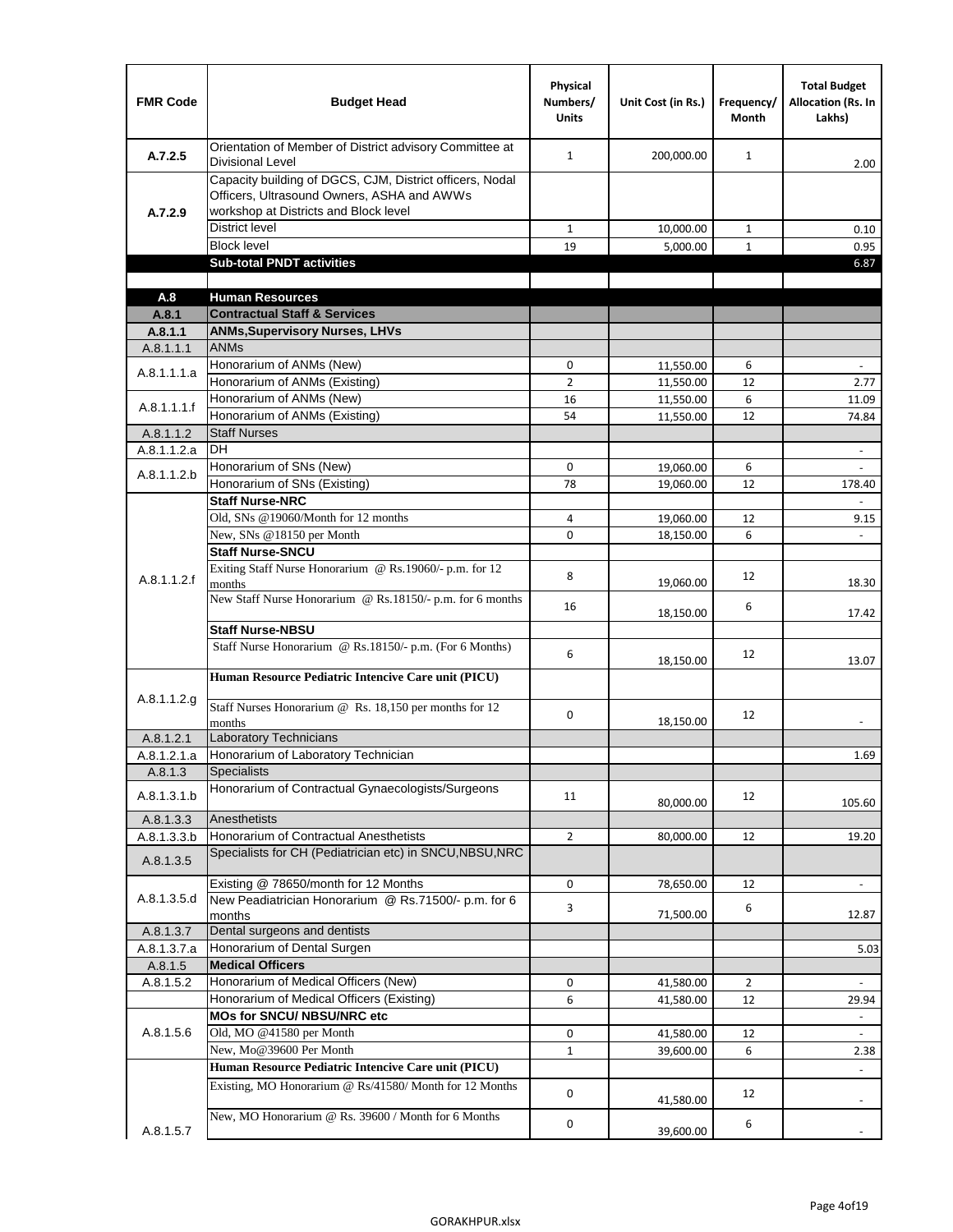| <b>FMR Code</b> | <b>Budget Head</b>                                                                    | Physical<br>Numbers/<br><b>Units</b> | Unit Cost (in Rs.)     | Frequency/<br>Month | <b>Total Budget</b><br>Allocation (Rs. In<br>Lakhs) |
|-----------------|---------------------------------------------------------------------------------------|--------------------------------------|------------------------|---------------------|-----------------------------------------------------|
|                 | Medical Officer/Training Coordinator, Honorarium at                                   |                                      |                        |                     |                                                     |
|                 | <b>Medical College</b><br>Old, Trg. Coord. @41580/month for 12 Month                  | 0                                    | 41,580.00              | 12                  |                                                     |
|                 | New, Trg. Coord.@39600/month for 6 Month                                              | $\mathbf{1}$                         | 39,600.00              | 6                   | 2.38                                                |
| A.8.1.7.2       | Honorarium of X-Ray Technician for 12 months                                          |                                      |                        |                     |                                                     |
| A.8.1.7.4       | RBSK teams (Exclusive mobile health team & DEIC<br>Staff)                             |                                      |                        |                     |                                                     |
|                 | <b>MOs- AYUSH/MBBS</b>                                                                |                                      |                        |                     |                                                     |
|                 | Honoraria Existing MBBS                                                               | 16                                   | 41,675.00              | 12                  | 80.02                                               |
|                 | <b>Honoraria New MBBS</b><br>Honoraria - BDS                                          | $\mathbf 0$                          | 37,800.00              | 6                   | ÷,                                                  |
| A.8.1.7.4.1     | Honoraria - AYUSH (Existing)                                                          | 3<br>19                              | 40,516.00<br>27,783.00 | 12<br>12            | 14.59<br>63.35                                      |
|                 | Honoraria - AYUSH recruited upto March 16                                             | 38                                   | 26,460.00              | 12                  | 120.66                                              |
|                 | Honoraria - AYUSH New                                                                 | $\mathbf 0$                          | 25,200.00              | 6                   | $\overline{\phantom{a}}$                            |
|                 | <b>Staff Nurse</b>                                                                    | $\Omega$                             |                        |                     |                                                     |
|                 | Honoraria - Staff Nurse                                                               | 38                                   | 19,100.00              | 12                  | 87.10                                               |
|                 | <b>ANM</b>                                                                            |                                      |                        |                     |                                                     |
| A.8.1.7.4.2     | Honoraria - ANMs (Existing)                                                           | $\mathbf 0$                          | 11,576.00              | 12                  | ÷,                                                  |
|                 | Honoraria - ANM (Recruited upto March 16)                                             | 0                                    | 11,025.00              | 12                  | $\blacksquare$                                      |
|                 | Honoraria - ANM (New)                                                                 | $\mathbf 0$                          | 10,500.00              | 6                   |                                                     |
|                 | Paramedical                                                                           | $\mathbf 0$                          |                        |                     | ÷,                                                  |
|                 | Honoraria - Paramedical                                                               | 33                                   | 13,753.00              | 12                  | 54.46                                               |
|                 | <b>Pharmacists</b>                                                                    | 0                                    |                        |                     |                                                     |
| A.8.1.7.4.3     | Honoraria - Pharmacist (Existing)                                                     | $\mathbf 0$                          | 14,884.00              | 12                  | $\blacksquare$                                      |
|                 | Honoraria - Pharmacist (Recruited upto March 16)                                      | 5                                    | 14,175.00              | 12                  | 8.51                                                |
|                 | Honoraria - Pharmacist (New)<br>Sub Total RBSK mobile teams                           | $\Omega$                             | 13,500.00              | 6                   | $\overline{\phantom{a}}$                            |
| A.8.1.7.5       | <b>Others</b>                                                                         | $\Omega$                             |                        |                     | $\overline{\phantom{a}}$                            |
| A.8.1.7.5.1     | Honorarium of RMNCH/FP Counselors @ Rs.10760/- for<br>12 months                       | 5                                    | 10,760.00              | 12                  | 6.46                                                |
|                 | <b>Adolescent Health counselors</b>                                                   |                                      |                        |                     | $\overline{\phantom{a}}$                            |
|                 | AH counselors at DH level (1st & 2nd phase)                                           | 2                                    | 13,891.00              | 12                  | 3.33                                                |
| A.8.1.7.5.2     | AH counselors DH level of 3nd phase                                                   | $\mathbf 0$                          | 13,230.00              | 12                  | $\blacksquare$                                      |
|                 | AH counselors at DH/MC level (New)                                                    | 0                                    | 12,600.00              | 12                  | $\overline{\phantom{a}}$                            |
|                 | AH counsellors at CHC level                                                           | $\mathbf 0$                          | 13,230.00              | 6                   | $\blacksquare$                                      |
|                 | <b>Nutriionist</b>                                                                    | $\mathbf 0$                          |                        |                     | $\overline{\phantom{a}}$                            |
| A.8.1.7.5.4     | Old, Nutrist. @17325 per Month for 12 months                                          | $\mathbf{1}$                         | 17,325.00              | 12                  | 2.08                                                |
|                 | New, Nutrist. $@16500$ per Month for 6 months                                         | 0                                    | 16,500.00              | 6                   | $\overline{\phantom{a}}$                            |
|                 | <b>HR for Cold Chain</b><br>Hononarium of Cold Chain Handlers at Division level       | 0<br>1                               | 11,430.00              | 12                  |                                                     |
|                 |                                                                                       |                                      |                        |                     | 1.37                                                |
|                 | Hononarium of Cold Chain Handlers at District level                                   | $\mathbf{1}$                         | 11,430.00              | 12                  | 1.37                                                |
|                 | Hononarium of Technician (Refeigator Machenic) at<br><b>Division level</b>            | $\mathbf{1}$                         | 19,060.00              | 12                  | 2.29                                                |
|                 | Technician (Refeigator Machenic) at District level                                    | 0                                    | 19,060.00              | 12                  | $\overline{\phantom{a}}$                            |
| A.8.1.7.7       | Honararium of Vaccince Strore Keeper at Division level                                | 0                                    | 25,410.00              | 12                  | ٠                                                   |
|                 | Honararium of Vaccince Van Driver at Division level                                   | $\mathbf{1}$                         | 19,060.00              | 12                  | 2.29                                                |
|                 | HR for Blood Bank Storage/Unit                                                        |                                      |                        |                     |                                                     |
|                 | Man Power Support at 89 Blood Banks                                                   |                                      |                        |                     | 25.91                                               |
|                 | Man Power Support at 118 Blood Storage Centre                                         |                                      |                        |                     | 9.60                                                |
|                 | Manpower support of 18 BCTV                                                           |                                      |                        |                     | 14.17                                               |
| A.8.1.7.8       | Staff for Training Institutes/ SIHFW/ Nursing Training                                |                                      |                        |                     | 31.5                                                |
|                 | Incentive/ Awards etc. to SN, ANMs etc.                                               |                                      |                        |                     | ÷,                                                  |
|                 | SBA Trained ANMs at L1 SCs from 6th delivery every month                              | 0                                    | 300.00                 |                     | $\overline{\phantom{a}}$                            |
|                 | SBA Trained ANMs/SNs at APHCs/PHCs starting from 16th<br>Delivery every month         | 0                                    | 300.00                 |                     |                                                     |
| A.8.1.8         | SBA Trained ANMs/SNs at Non FRU CHCs/BPHCs starting from<br>51st Delivery every month | 0                                    | 300.00                 |                     |                                                     |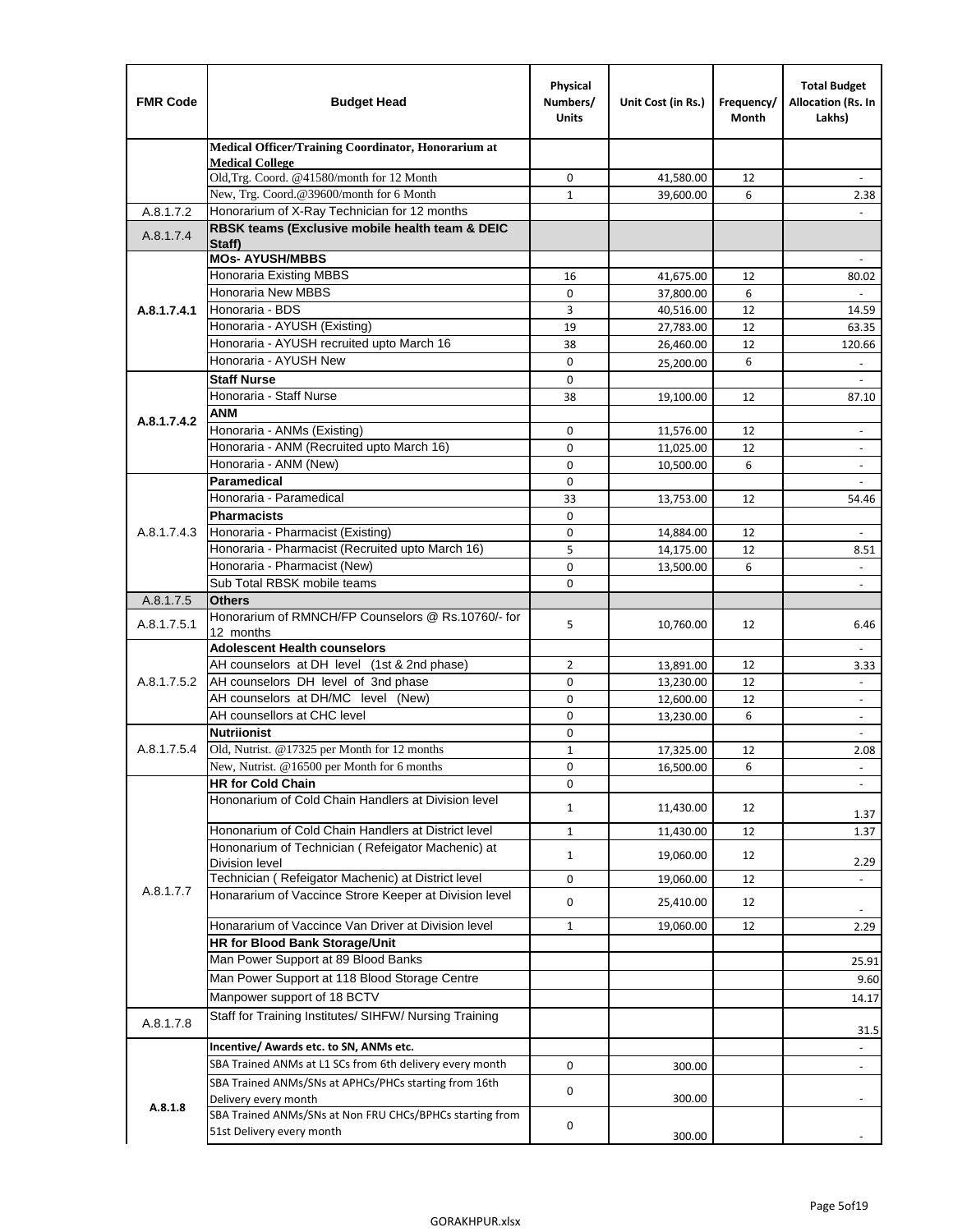| <b>FMR Code</b> | <b>Budget Head</b>                                                                                      | Physical<br>Numbers/<br><b>Units</b> | Unit Cost (in Rs.)   | Frequency/<br>Month | <b>Total Budget</b><br>Allocation (Rs. In<br>Lakhs) |
|-----------------|---------------------------------------------------------------------------------------------------------|--------------------------------------|----------------------|---------------------|-----------------------------------------------------|
|                 | Incentives for EMOC teams at below District level starting from<br>6th CS every month @Rs 3000/CS       | $\mathbf 0$                          | 3,000.00             |                     |                                                     |
| A.8.1.9         | Honorarium of Data Entry Operator at DH                                                                 |                                      |                      |                     | 1.83                                                |
| A.8.1.10        | <b>Other Incentives Schemes (PI.Specify)</b>                                                            |                                      |                      |                     |                                                     |
| A.8.1.10.1      | Fixed difficult area Incentive                                                                          | $\mathbf 0$                          |                      |                     |                                                     |
| A.8.1.10.2      | FRU Operationalization for Gynae & anaesthetist<br>specialist on call from govt sector for NHPDs & HPDs | 100                                  | 3,000.00             |                     | 3.00                                                |
| A.8.1.10.3      | FRU Operationalization Gynaecologists specialist on call<br>for NHPDs & HPDs                            | 50                                   | 4,500.00             |                     | 2.25                                                |
| A.8.1.10.4      | FRU Operationalization anaesthetist specialist on call for<br><b>NHPDs &amp; HPDs</b>                   | 100                                  | 3,000.00             |                     | 3.00                                                |
| A.8.1.10.5      | Performance based Incentives to RMNCH+A Counsellors<br>in Family Planning @ Rs.50/ client               | 100                                  | 50.00                |                     | 0.05                                                |
| A.8.1.11        | <b>Support Staff for Health Facilities</b>                                                              |                                      |                      |                     |                                                     |
|                 | <b>HR-NRC</b>                                                                                           |                                      |                      |                     | $\overline{\phantom{m}}$                            |
|                 | Cook                                                                                                    |                                      |                      |                     |                                                     |
|                 | Old, Cook @7500 per Month for 12 months                                                                 | $\mathbf{1}$                         | 7,500.00             | 12                  | 0.90                                                |
|                 | New, Cook @7500 per Month for 6 months                                                                  | 0                                    | 7,500.00             | 6                   | $\Box$                                              |
|                 | <b>Care Taker</b>                                                                                       |                                      |                      |                     |                                                     |
|                 | Old, Caretaker @6400 per Month for 12 months<br>New, Caretaker @6400 per Month for 6 months             | $\mathbf{1}$<br>0                    | 6,400.00             | 12<br>6             | 0.77<br>÷,                                          |
|                 | <b>Cleaner</b>                                                                                          |                                      | 6,400.00             |                     |                                                     |
|                 | Old, Cleaner @6400 per Month for 12 months                                                              | $\mathbf{1}$                         |                      | 12                  |                                                     |
|                 | New, Cleaner @6400 per Month for 6 months                                                               | $\mathbf 0$                          | 6,400.00<br>6,400.00 | 6                   | 0.77                                                |
|                 | <b>HR-SNCU</b>                                                                                          |                                      |                      |                     |                                                     |
| A.8.1.11.f      | Cleaner/ Ward Ayah/Security Guard                                                                       |                                      |                      |                     |                                                     |
|                 | Existing CL/WA Honorarium @ Rs. 6400/monty for 12<br>months                                             | 4                                    | 6,400.00             | 12                  | 3.07                                                |
|                 | New CL/WA/SG Honorarium @ Rs. 6400/month for 6<br>month                                                 | 14                                   | 6,400.00             | 6                   | 5.38                                                |
|                 | <b>Data Entry Oprator</b>                                                                               |                                      |                      |                     |                                                     |
|                 | old DEO Honorarium @ Rs.12000/- p.m. for 12 months<br>New DEO Honorarium @ Rs.12000/- p.m. for 6 months | $\mathbf{1}$                         | 12,000.00            | 12                  | 1.44                                                |
|                 |                                                                                                         | $\mathbf{1}$                         | 12,000.00            | 6                   | 0.72                                                |
|                 | Human Resource Pediatric Intencive Care unit (PICU)                                                     |                                      |                      |                     |                                                     |
|                 | Ward Aaya/Sweeper Honorarium @ Rs. 6400/Month for 6                                                     | 0                                    |                      |                     |                                                     |
|                 | months                                                                                                  |                                      | 6,400.00             | 6                   |                                                     |
|                 | Sub-total HR                                                                                            |                                      |                      |                     | 1,056.34                                            |
|                 |                                                                                                         |                                      |                      |                     |                                                     |
| A.9<br>A.9.1    | <b>TRAINING</b><br>Skill lab                                                                            |                                      |                      |                     |                                                     |
| A.9.1.3         | Training Motivation and follow up visit                                                                 |                                      |                      |                     | 0                                                   |
| A.9.3           | <b>Maternal Health Training</b>                                                                         |                                      |                      |                     | $\blacksquare$                                      |
| A.9.3.1.4       | Training of ANMs / LHVs in SBA                                                                          |                                      |                      |                     | $\overline{\phantom{a}}$                            |
| A.9.3.7         | Other maternal health training (please specify)                                                         |                                      |                      |                     |                                                     |
| A.9.3.7.1       | MDR training of District and Block level officials                                                      | 4                                    | 22,950.00            |                     | 0.92                                                |
| A.9.3.7.5       | ANM Training on new ANC guidelines and HRPs                                                             |                                      |                      |                     |                                                     |
|                 | District level                                                                                          | 4                                    | 29,300.00            |                     | 1.17                                                |
|                 | <b>Block Level</b>                                                                                      | 19                                   | 31,050.00            |                     | 5.90                                                |
| A.9.10          | <b>Training (Nursing)</b>                                                                               |                                      |                      |                     | $\blacksquare$                                      |
| A.9.10.1        | Strengthening of Existing Training Institutions/Nursing School<br>excluding infrastructure and HR.      | $\mathbf{1}$                         | 4,300,000.00         |                     | 43.00                                               |
| A.9.10.2        | New Training Institutions/School                                                                        | $\mathbf{1}$                         | 152,000.00           |                     | 1.52                                                |
|                 | <b>National Dewarming Day</b>                                                                           |                                      |                      |                     |                                                     |
| A.9.11.3        | Orientaion meeting-District level                                                                       | 1                                    | 5000                 | $\overline{2}$      | 0.10                                                |
|                 | Orientaion meeting-Block level                                                                          | 19                                   | 7500                 | $\overline{2}$      | 2.85                                                |
| A.9.12          | <b>RBSK training</b><br>RBSK Training -Training of Mobile health team -                                 |                                      |                      |                     |                                                     |
| A.9.12.1        | technical and managerial (5 days)                                                                       |                                      |                      |                     | 64.3                                                |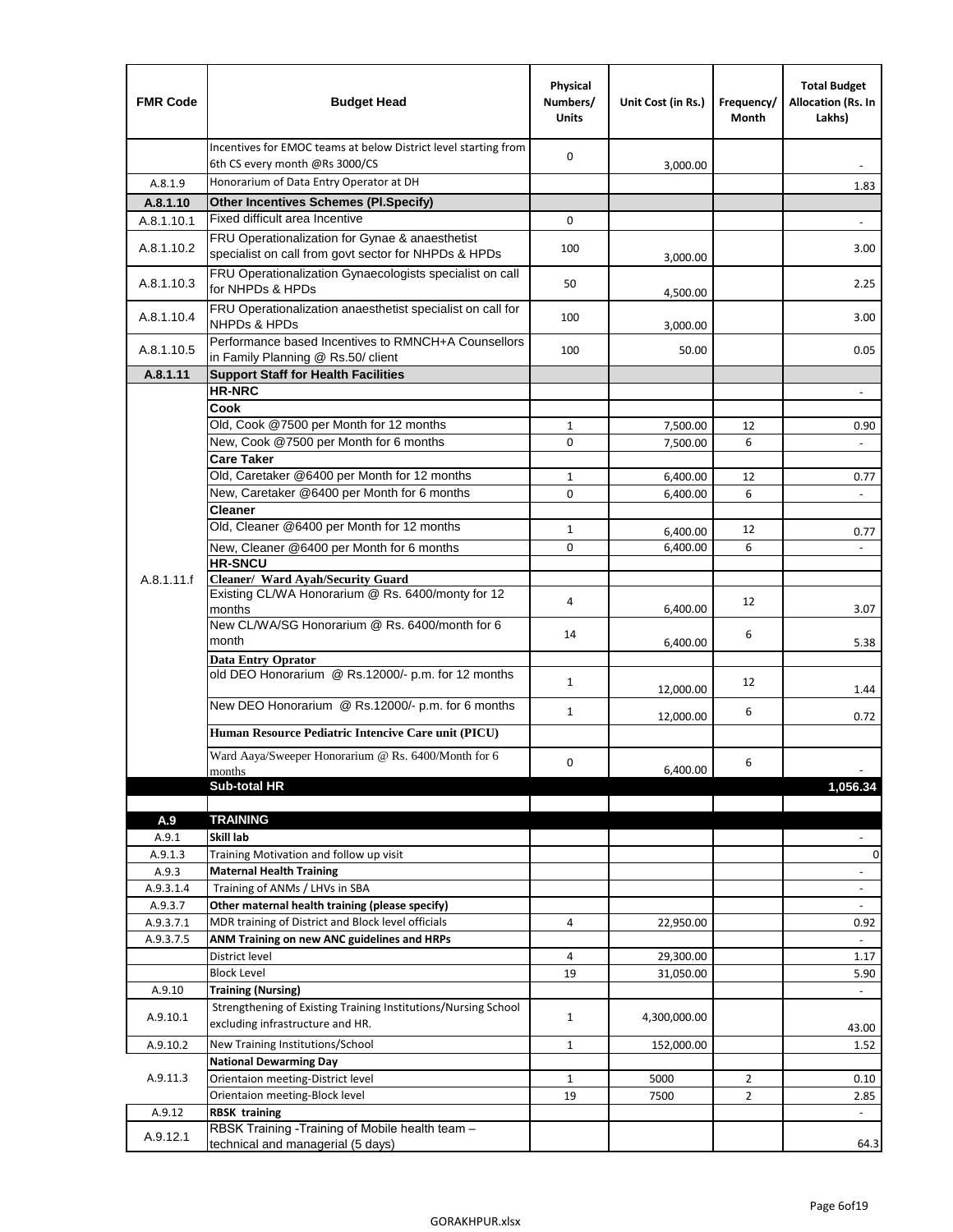| <b>FMR Code</b>      | <b>Budget Head</b>                                                                             | Physical<br>Numbers/<br><b>Units</b> | Unit Cost (in Rs.)     | Frequency/<br><b>Month</b> | <b>Total Budget</b><br>Allocation (Rs. In<br>Lakhs) |
|----------------------|------------------------------------------------------------------------------------------------|--------------------------------------|------------------------|----------------------------|-----------------------------------------------------|
|                      |                                                                                                |                                      |                        |                            |                                                     |
|                      | <b>Sub-total Training</b>                                                                      |                                      |                        |                            | 119.76                                              |
| A.10                 | <b>PROGRAMME MANAGEMENT</b>                                                                    |                                      |                        |                            |                                                     |
| A.10.2               | Contractual Staff for DPMSU recruited and in position                                          |                                      |                        |                            |                                                     |
| A.10.2.1             | District Programme Manager                                                                     | $\mathbf{1}$                         |                        | 12                         |                                                     |
| A.10.2.2             | District Accounts Manager                                                                      | 1                                    | 39,690.00              | 12                         | 4.76                                                |
| A.10.2.3             | District Data Manager                                                                          | $\mathbf{1}$                         | 32,303.00              | 12                         | 3.88                                                |
| A.10.2.4             | Consultants/ Programme Officers (Kindly Specify)                                               | $\mathbf 0$                          | 22,050.00              |                            | 2.65                                                |
|                      | Honorarium of RKSK Coordinator                                                                 | 0                                    |                        | 9                          |                                                     |
| A.10.2.5             | Accountants                                                                                    | 0                                    | 25,000.00              |                            | $\overline{\phantom{a}}$                            |
| A.10.2.6             | Data Entry Operators                                                                           | 0                                    |                        |                            | $\overline{\phantom{a}}$                            |
| A.10.2.7             | Support Staff (Kindly Specify)                                                                 | $\mathbf 1$                          | 8,269.00               | 12                         | 0.99                                                |
| A.10.2.8.1           | Operational Cost for DPMU unit                                                                 | $\mathbf{1}$                         | 89,250.00              | 12                         | 10.71                                               |
| A.10.2.8.5           | <b>DEIC Managers</b>                                                                           | $\mathbf{1}$                         | 33,000.00              | 10                         | 3.30                                                |
| A.10.3               | <b>Strengthening of Block PMU</b>                                                              |                                      |                        |                            |                                                     |
| A.10.3.1             | <b>Block Programme Manager</b>                                                                 |                                      |                        |                            | 55.30                                               |
| A.10.3.2             | <b>Block Accounts Manager</b>                                                                  |                                      | 12,128.00              | 12                         | 27.65                                               |
| A.10.3.7.1           | Operational Cost for BPMU unit                                                                 | 19                                   | 15,000.00              | 12                         | 34.20                                               |
|                      | <b>Concurrent Audit system</b>                                                                 |                                      |                        |                            |                                                     |
| A.10.6               | Monthly Concurrent Audit                                                                       | $\mathbf{1}$                         | 4,500.00               | 12                         | 0.54                                                |
|                      | <b>Block Spesific Work</b>                                                                     | 19                                   | 500.00                 | 12                         | 1.14                                                |
| A.10.7               | <b>Mobility Support, Field Visits</b><br><b>DPMU/District</b>                                  |                                      |                        |                            |                                                     |
| A.10.7.2<br>A.10.7.3 | <b>BPMU/Block</b>                                                                              | 2<br>19                              | 30,000.00<br>30,000.00 | 12<br>12                   | 7.20<br>68.40                                       |
| A.10.8.1             | Vehicles for Divisional / AD office                                                            | $\overline{2}$                       | 30,000.00              | 12                         | 7.20                                                |
|                      |                                                                                                |                                      |                        |                            |                                                     |
|                      | <b>Sub-total Programme Management</b>                                                          |                                      |                        |                            | 227.92                                              |
|                      |                                                                                                |                                      |                        |                            |                                                     |
|                      | Total of RMNCH+A                                                                               |                                      |                        |                            | 3,934.76                                            |
|                      |                                                                                                |                                      |                        |                            |                                                     |
| в                    | Additionalities under NRHM (Mission Flexible Pool)                                             |                                      |                        |                            |                                                     |
| <b>B1</b>            | <b>ASHA</b>                                                                                    |                                      |                        |                            |                                                     |
| B1.1.1.3             | <b>Supplementary training for ASHAs</b>                                                        |                                      |                        |                            |                                                     |
| B1.1.1.3.1           | TOT of ASHA Trainer- I round (at RHFWTC)                                                       |                                      |                        |                            | 17.52                                               |
|                      | Batch cost+Equipment+Module+ Monitoring Visit                                                  |                                      |                        |                            |                                                     |
| B1.1.1.3.2           | TOT of ASHA Trainers -II Round (at RHFWTC)                                                     |                                      |                        |                            | 20.63                                               |
| B1.1.1.4             | Post training support and supervision<br>Supervision costs by ASHA facilitators<br>(12 months) |                                      |                        |                            | $\sim$                                              |
|                      |                                                                                                |                                      |                        |                            | 76.80                                               |
| B1.1.1.4.1           | Supervision costs by ASHA facilitators<br>(6 months)                                           |                                      |                        |                            |                                                     |
|                      |                                                                                                |                                      |                        |                            |                                                     |
| B1.1.1.4.2           | Monthly review Meeting of ASHA Sangini with BCPM                                               |                                      |                        |                            | 2.30                                                |
| B <sub>1.1.3</sub>   | Performance Incentive/Other Incentive to ASHAs (if<br>any)                                     |                                      |                        |                            |                                                     |
| B1.1.3.1             | <b>ASHA incentives under Maternal Health</b>                                                   |                                      |                        |                            |                                                     |
| B1.1.3.1.2           | Maternal Death Audit Information                                                               | 396                                  | 200.00                 |                            | 0.79                                                |
| B1.1.3.2             | Incentive to ASHA under Child Health                                                           |                                      |                        |                            | $\omega$                                            |
| B1.1.3.2.1           | Incentive for Home Based Newborn Care programme                                                | 101196                               | 250.00                 |                            | 252.99                                              |
| B1.1.3.2.4           | Incentive for referral of SAM cases to NRC @ Rs.50/Case                                        | 240                                  | 50.00                  |                            | 0.12                                                |
| B1.1.3.2.5           | Incentive for follow up of discharge of SAM children from<br>NRCs @ Rs. 100/ for 4 Follow up   | 240                                  | 100.00                 |                            | 0.24                                                |
| B1.1.3.3             | ASHA Incentives under family planning (ESB/ PPIUCD/<br>Others)                                 |                                      |                        |                            |                                                     |
| B1.1.3.3.1           | ASHA PPIUCD incentive for accompanying the client for<br>PPIUCD insertion                      | 4400                                 | 150.00                 |                            | 6.60                                                |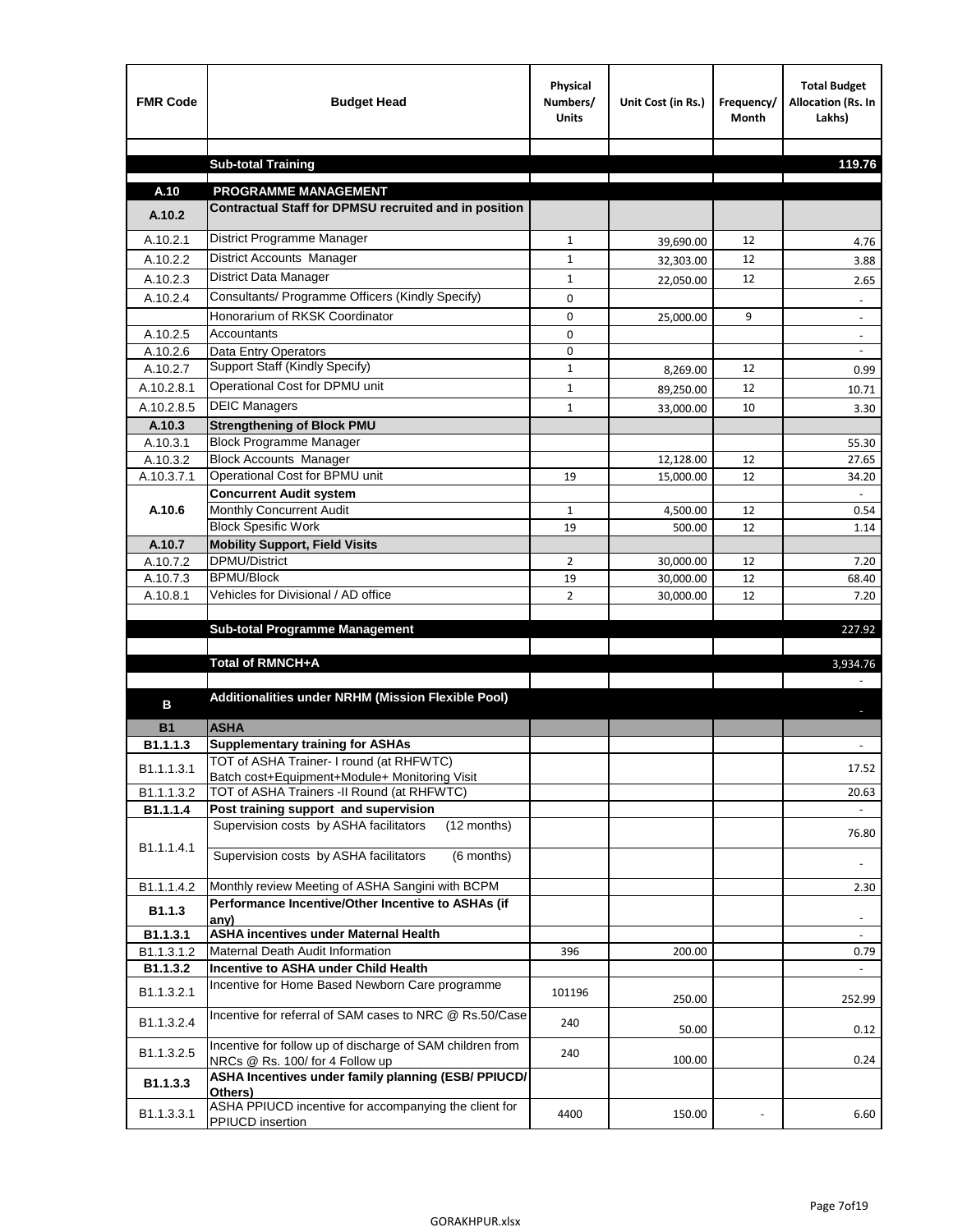| <b>FMR Code</b>            | <b>Budget Head</b>                                                                                                                                                    | Physical<br>Numbers/<br><b>Units</b> | Unit Cost (in Rs.) | Frequency/<br>Month | <b>Total Budget</b><br><b>Allocation (Rs. In</b><br>Lakhs) |
|----------------------------|-----------------------------------------------------------------------------------------------------------------------------------------------------------------------|--------------------------------------|--------------------|---------------------|------------------------------------------------------------|
|                            | ASHA incentive under ESB scheme for promoting<br>spacing of births @ 500/- per ASHA/client                                                                            | 869                                  | 500.00             |                     | 4.35                                                       |
| B <sub>1.1</sub> , 3, 3, 2 | Spacing for 2 years after marriage @ 500/- per<br>ASHA/client                                                                                                         | 883                                  | 500.00             |                     | 4.42                                                       |
| B1.1.3.3.3                 | ASHA Incentive under ESB scheme for promoting<br>adoption of limiting method upto two children @ Rs. 1000<br>per client                                               | 1068                                 | 1,000.00           |                     | 10.68                                                      |
| B1.1.3.6                   | <b>ASHA Incentives (other)</b>                                                                                                                                        |                                      |                    |                     |                                                            |
| B <sub>1.1</sub> , 3, 5, 3 | ASHA incentive for NDD for 2 round                                                                                                                                    | 3603                                 | 100.00             | $\overline{2}$      | 7.21                                                       |
| B <sub>1.1</sub> .3.6.1    | Amount to be released for 12 months for Routine<br>activities (4 month incentive for ASHAs those are yet to<br>be placed)                                             |                                      |                    |                     | 388.20                                                     |
| B1.1.3.6.4                 | Incentive to ASHA Facilitator (12 Months)                                                                                                                             |                                      |                    |                     | 4.61                                                       |
| B <sub>1.1</sub> .3.6.5    | Reimbursement of travel expenses for accompanying a<br>woman to facility for surgical abortion (MVA/EVA) @<br>Rs.150/-per case                                        | 200                                  | 150.00             |                     | 0.30                                                       |
| B <sub>1.1</sub> .3.6.6    | Reimbursement of travel expenses for accompanying a<br>woman to facility for medical abortion (MMA) @ Rs.225/-<br>per case                                            | 200                                  | 225.00             |                     | 0.45                                                       |
| B1.1.3.6.9                 | ASHA Torch (NO. of ASHA +AF) @ Rs. 262.20                                                                                                                             |                                      |                    |                     | 9.78                                                       |
| B1.1.3.7                   | Other (support provisions to ASHA such as uniform,<br>diary, ASHA Ghar etc)                                                                                           |                                      |                    |                     |                                                            |
| B <sub>1.1</sub> .3.7.2    | ASHA Payment Voucher, Payment Register and VHIR<br>1.@ Rs. 25/ASHA, 2.@Rs.50/AF, 3.@Rs.150/block for<br>ASHa master payment register,<br>4. @Rs.174.5/ASHA/B1.1.3.7.2 |                                      |                    |                     | 7.28                                                       |
| B <sub>1.1</sub> , 3, 7, 4 | ASHA SAREE (TA/DA for Attending monthly meeting) No.<br>of ASHA+AF @ Rs.450                                                                                           |                                      |                    |                     | 16.79                                                      |
| B <sub>1.1</sub> .5.1      | Honorarium of Regional Coordinator                                                                                                                                    |                                      |                    |                     |                                                            |
| B <sub>1.1.5.2</sub>       | Honararium of District Community Process Manager                                                                                                                      | $\mathbf{1}$                         | 32,303.00          | 12                  | 3.88                                                       |
| B1.1.5.3                   | Honararium of Block Community Process Manager                                                                                                                         | 19                                   | 12,000.00          | 12                  | 27.36                                                      |
|                            | Mobility cost for ARC/AMG                                                                                                                                             |                                      |                    |                     |                                                            |
| B <sub>1.1.5.4</sub>       | AMG cost                                                                                                                                                              | $\mathbf{1}$                         | 10,000.00          | 1                   | 0.10                                                       |
|                            | Quarterly BCPM meeting at Divisional Head Quarter @<br>rs. 500/BCPM/qtr.                                                                                              |                                      |                    |                     | 1.22                                                       |
|                            |                                                                                                                                                                       |                                      |                    |                     |                                                            |
|                            | <b>Sub Total of ASHA</b>                                                                                                                                              |                                      |                    |                     | 864.60115                                                  |
| B.2                        | <b>Untied Fund</b>                                                                                                                                                    |                                      |                    |                     |                                                            |
| B <sub>2.3</sub>           | <b>CHCs</b>                                                                                                                                                           |                                      |                    |                     | 47.70                                                      |
| B <sub>2.4</sub>           | PHCs                                                                                                                                                                  |                                      |                    |                     | 52.50                                                      |
|                            | <b>Sub Total of Untied Fund</b>                                                                                                                                       |                                      |                    |                     | 100.20499                                                  |
| <b>B9</b>                  | <b>Mainstreaming of AYUSH</b>                                                                                                                                         |                                      |                    |                     |                                                            |
| B.9.1                      | Medical Officers at CHCs/ PHCs (Only AYUSH)                                                                                                                           |                                      |                    |                     |                                                            |
| B.9.1.1                    | <b>DH</b>                                                                                                                                                             | 5                                    | 29,106.00          | 12                  | 17.46                                                      |
| B.9.1.2                    | <b>FRUs</b>                                                                                                                                                           | 4                                    | 29,106.00          | 12                  | 13.97                                                      |
| B.9.1.3                    | Non FRU SDH/ CHC                                                                                                                                                      | 7                                    | 29,106.00          | 12                  | 24.45                                                      |
| B.9.1.4                    | 24 X 7 PHC                                                                                                                                                            | 29                                   | 29,106.00          | 12                  | 101.29                                                     |
| B.9.1.5                    | Non-24 X 7 PHCs/ APHCs                                                                                                                                                | 9                                    | 29,106.00          | 12                  | 31.43                                                      |
| B.9.2                      | Other Staff Nurses and Supervisory Nurses/ AYUSH<br>pharmacists (Only AYUSH)                                                                                          |                                      |                    |                     |                                                            |
| B.9.2.1                    | DH                                                                                                                                                                    | $\overline{2}$                       | 10,914.75          | 12                  | 2.62                                                       |
| B.9.2.2                    | <b>FRUs</b>                                                                                                                                                           | $\overline{2}$                       | 10,914.75          | 12                  | 2.62                                                       |
| B.9.2.3                    | Non FRU SDH/ CHC                                                                                                                                                      | 6                                    | 10,914.75          | 12                  | 7.86                                                       |
| B.9.2.4                    | 24 X 7 PHC                                                                                                                                                            | 9                                    | 10,914.75          | 12                  | 11.79                                                      |
| B.9.2.5                    | Non-24 X 7 PHCs                                                                                                                                                       | 0                                    | 10,914.75          | 12                  | $\overline{\phantom{a}}$                                   |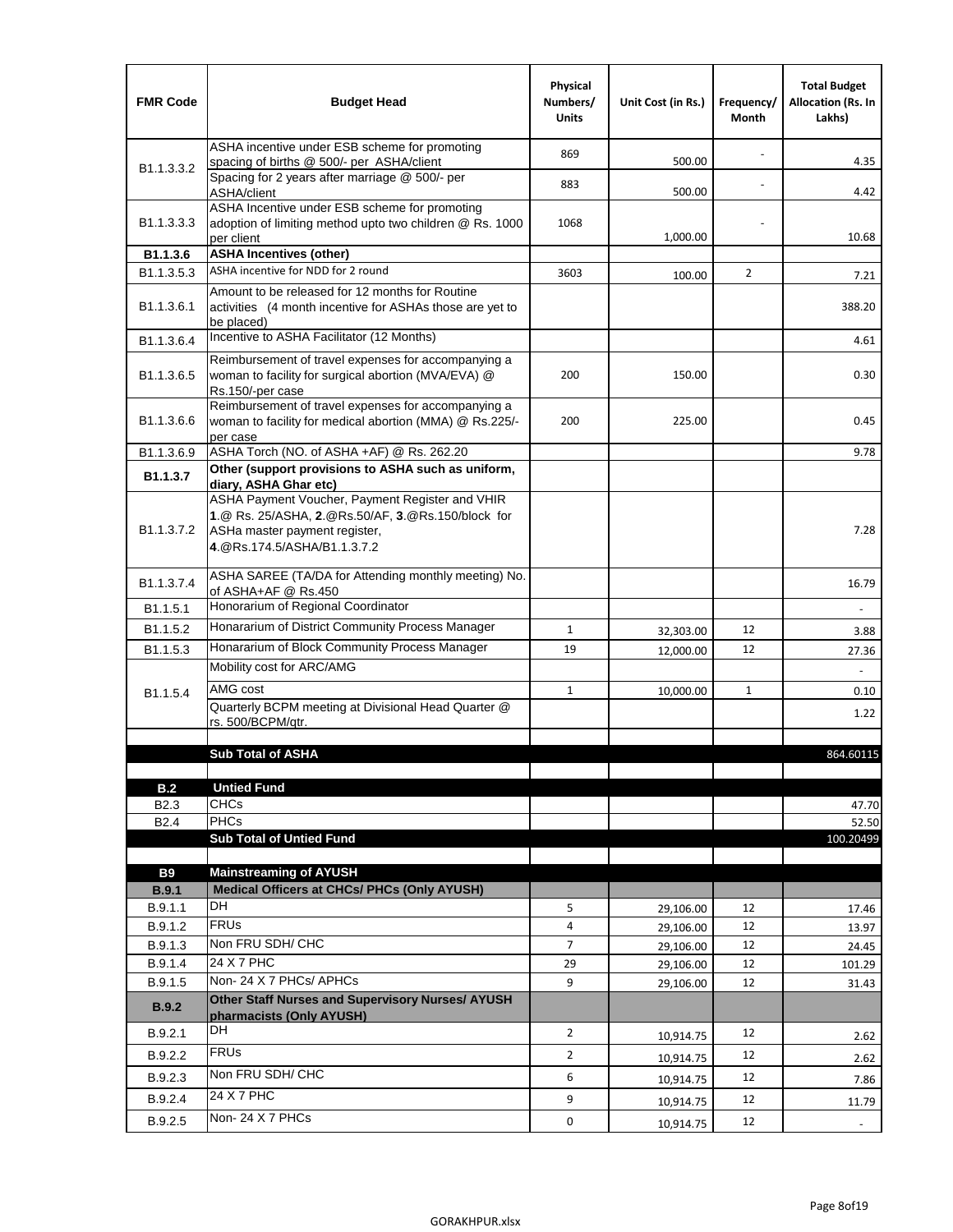| <b>FMR Code</b>         | <b>Budget Head</b>                                                                              | Physical<br>Numbers/<br><b>Units</b> | Unit Cost (in Rs.) | Frequency/<br>Month  | <b>Total Budget</b><br>Allocation (Rs. In<br>Lakhs) |
|-------------------------|-------------------------------------------------------------------------------------------------|--------------------------------------|--------------------|----------------------|-----------------------------------------------------|
|                         | Panchkarma Unit Lokbabdhu Rajnarayna Joint<br><b>Hospital, Lucknow</b>                          |                                      |                    |                      |                                                     |
| B.9.2.6                 | Honararium of Panchkarma Technician (1Male and 1<br>Female)                                     | 0                                    | 10,000.00          | 12                   |                                                     |
|                         | Honorarium of Panchkarma Attendent                                                              | $\mathbf 0$                          | 8,000.00           | 12                   |                                                     |
|                         | Lumpsum amount for Sweeper (Safai Karmi)                                                        |                                      |                    |                      | 0                                                   |
| <b>B9.3</b>             | <b>Other Activities (Excluding HR)</b>                                                          |                                      |                    |                      |                                                     |
| B9.3.1                  | Contingency AYUSH wings                                                                         | $\mathbf{1}$                         | 20,000.00          |                      | 0.20                                                |
| B9.3.3                  | Establishment of Panchkarma Unit                                                                |                                      |                    |                      | $\mathbf 0$                                         |
| B9.3.4                  | Construction of AYUSH Wing                                                                      | 0                                    | 3,000,000.00       |                      |                                                     |
|                         |                                                                                                 |                                      |                    |                      |                                                     |
|                         | Sub Total of Mainstreaming of AYUSH                                                             |                                      |                    |                      | 213.69                                              |
|                         |                                                                                                 |                                      |                    |                      |                                                     |
| <b>B10</b>              | <b>IEC-BCC NRHM</b>                                                                             |                                      |                    |                      |                                                     |
| B.10.3.5                | <b>Girls Child Day</b><br><b>Division level</b>                                                 | 1                                    | 50,000.00          | 1                    | 0.50                                                |
|                         | <b>Block level</b>                                                                              | 19                                   | 10,000.00          | $\mathbf{1}$         | 1.90                                                |
| <b>B.10.7</b>           | Priniting activities (please specify)                                                           |                                      |                    |                      |                                                     |
|                         | SM booklet @Rs 20.00 for all ANCs                                                               | 131947                               | 20.00              |                      | 26.39                                               |
| B.10.7.1                | MCP card @ Rs 10 for all ANCs                                                                   | 131947                               | 10.00              |                      | 13.19                                               |
| <b>B.10.7.4</b>         | <b>Other printing</b>                                                                           |                                      |                    |                      |                                                     |
| B.10.7.4.1              | <b>IEC-BCC Material for NDD</b>                                                                 |                                      |                    |                      |                                                     |
|                         | IEC material, poster, banner @ Rs. 14000 per block for 2<br>round                               | 19                                   | 14000              | $\overline{2}$       | 5.32                                                |
|                         | Teaching and community hand bills/pumphlets and check<br>list @ Rs. 14000 per block for 2 round | 19                                   | 14000              | 2                    | 5.32                                                |
|                         | 5 Fipchart per block @ Rs. 200 per Flip chart( one time)                                        | 95                                   | 200                | $\mathbf{1}$         | 0.19                                                |
|                         | AWW and Teacher hand out @ Rs. 7 each for 2 round                                               | 7319                                 | $\overline{7}$     | $\overline{2}$       | 1.02                                                |
|                         | ASHA hand out @ Rs. 2 each for 2 round                                                          | 3603                                 | $\overline{2}$     | 2                    | 0.14                                                |
|                         | <b>AFHC cards</b>                                                                               |                                      |                    |                      |                                                     |
|                         | For DH & MC level Existing AFHS clinics                                                         | $\overline{2}$                       | 0.50               | 2000                 | 0.02                                                |
| <b>B.10.7.4.2</b>       | For CHC level Existing AFHS clinics<br>For PHC level existing AFHS clinics                      | 0                                    | 0.50               | 2000                 | $\overline{\phantom{a}}$                            |
|                         | AFHC Register (3 register per clinic)                                                           | 0<br>6                               | 0.50<br>150.00     | 2000<br>$\mathbf{1}$ | $\omega$<br>0.01                                    |
|                         | Printing of RBSK card and registers                                                             | 0                                    |                    |                      |                                                     |
|                         | MHT Register for AWC                                                                            | 889                                  | 100.00             | $\mathbf{1}$         | 0.89                                                |
|                         | MHT Register for School                                                                         | 990                                  |                    | $\mathbf{1}$         |                                                     |
|                         | (Class-1 to 12)                                                                                 |                                      | 100.00             |                      | 0.99                                                |
| B.10.7.4.3              | RBSK Format (microplan, reporting) @ Rs. 3000/ per<br>block                                     | 19                                   | 3,000.00           | $\mathbf{1}$         | 0.57                                                |
|                         | RBSK card for children of AWC and School                                                        |                                      |                    |                      |                                                     |
|                         | AWC (Twice in year)                                                                             | 444316                               | 1.20               |                      | 5.33                                                |
|                         | School (Class 1 to 12)                                                                          | 494973                               | 0.75               |                      | 3.71                                                |
|                         |                                                                                                 |                                      |                    |                      |                                                     |
|                         | <b>Sub Total IEC</b>                                                                            |                                      |                    |                      | 65.50                                               |
|                         |                                                                                                 |                                      |                    |                      |                                                     |
| <b>B.11</b><br>B.11.2.5 | Recurring support of 18 BCTV                                                                    |                                      |                    |                      | 2.51                                                |
|                         |                                                                                                 |                                      |                    |                      |                                                     |
| <b>B14</b>              | Innovations (if any)                                                                            |                                      |                    |                      |                                                     |
| B14.6                   | Religious and Community Leaders Meet @ Rs.<br>10000/District/meeting                            | $\mathbf{1}$                         | 10,000.00          |                      | 0.10                                                |
| B14.11                  | Rogi Sahayata Kendra @ Rs. 664200 including 5%                                                  |                                      |                    |                      |                                                     |
|                         | increment in HR cost                                                                            |                                      |                    |                      |                                                     |
| B14.12                  | AAA Platform - Monitoring & Microplanning meeting for<br>frontline workers                      |                                      |                    |                      |                                                     |
|                         | Nurse Mentor Programme and Establishment of Mini<br><b>Skill Lab</b>                            |                                      |                    |                      |                                                     |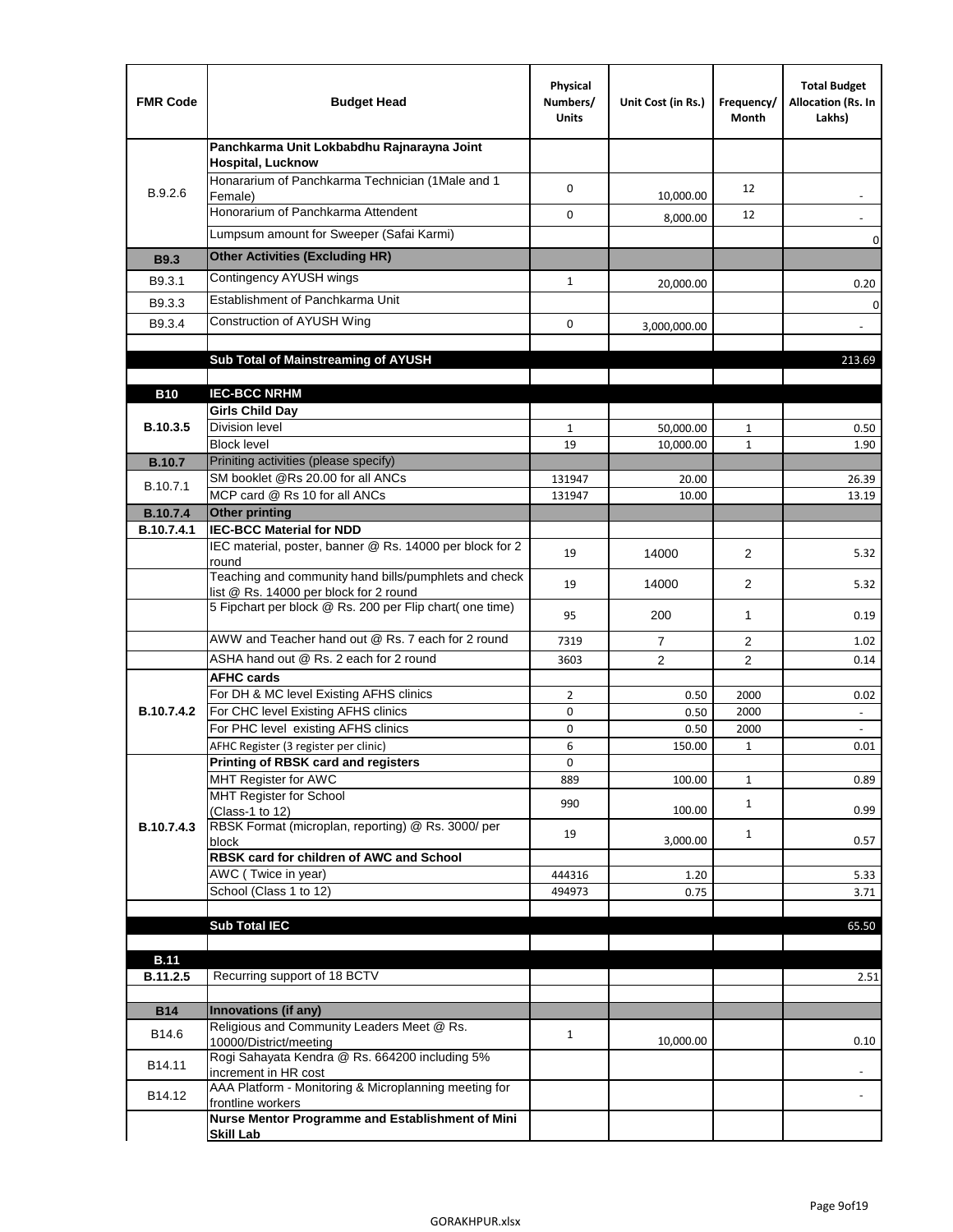| <b>FMR Code</b>                     | <b>Budget Head</b>                                                                      | Physical<br>Numbers/<br><b>Units</b> | Unit Cost (in Rs.)    | Frequency/<br>Month | <b>Total Budget</b><br>Allocation (Rs. In<br>Lakhs) |
|-------------------------------------|-----------------------------------------------------------------------------------------|--------------------------------------|-----------------------|---------------------|-----------------------------------------------------|
| B14.19                              | Honoraium of Naurse Mentor (Existing)                                                   | 0                                    | 38,588.00             | 12                  |                                                     |
|                                     | Honoraium of Naurse Mentor for 12 montys (New)                                          | 0                                    | 36,750.00             | 12                  | $\overline{a}$                                      |
|                                     | Honoraium of Naurse Mentor fro 10 months (New)                                          | 0                                    | 36,750.00             | 10                  | $\blacksquare$                                      |
| B14.22                              | Training Strategy for Village Health and Nutrition Days<br>(VHNDs)                      |                                      |                       |                     | 12.68                                               |
|                                     | Free Transport Facilities to PLHIV(People Living with                                   |                                      |                       |                     |                                                     |
| B14.25                              | HIV) for treatment                                                                      |                                      |                       |                     |                                                     |
|                                     | On ART cost                                                                             |                                      |                       |                     | 34.43                                               |
|                                     | PRE ART Cost                                                                            |                                      |                       |                     | 19.44                                               |
|                                     | <b>KAYAKALP' Award Scheme</b>                                                           |                                      |                       |                     |                                                     |
|                                     | Training for Swachha Bharat Abhiyan                                                     |                                      |                       |                     |                                                     |
|                                     | Awareness cum Internal Assessors Training Workshop @                                    |                                      |                       |                     |                                                     |
|                                     | Rs. 33000/Disitrict                                                                     |                                      |                       |                     | 0.33                                                |
|                                     | District level Hospital Rs. 20000/District<br><b>CHC</b> level                          |                                      |                       |                     | 0.20                                                |
|                                     | PHC level                                                                               | 2                                    | 15,000.00             |                     | 0.30                                                |
| B14.29                              | <b>Internal Assessment</b>                                                              | 12                                   | 6,000.00              |                     | 0.72                                                |
|                                     | District level Hospital (Quarterly)                                                     | $\overline{2}$                       |                       |                     |                                                     |
|                                     |                                                                                         | $\overline{2}$                       | 2,000.00              | 4<br>$\overline{4}$ | 0.16                                                |
|                                     | CHC level (Quarterly)<br>PHC level (Quarterly)                                          | 12                                   | 1,000.00              | 4                   | 0.08                                                |
|                                     | <b>Peer Assessment</b>                                                                  |                                      | 500.00                |                     | 0.24                                                |
|                                     | <b>District level Hospital</b>                                                          |                                      |                       |                     |                                                     |
|                                     | <b>CHC</b> level                                                                        | 2<br>$\overline{2}$                  | 25,000.00             |                     | 0.50                                                |
|                                     | PHC level                                                                               | 12                                   | 10,000.00<br>5,000.00 |                     | 0.20<br>0.60                                        |
|                                     | <b>Matritwa Saptah</b>                                                                  |                                      |                       |                     |                                                     |
|                                     | District level activities @Rs 50000                                                     | $\mathbf{1}$                         | 50,000.00             |                     | 0.50                                                |
|                                     | Mobility support @ Rs 17600/block                                                       |                                      |                       |                     |                                                     |
|                                     |                                                                                         | 19                                   | 17,600.00             |                     | 3.34                                                |
| B14.33                              | Printing of formats, reports and HRP register @ 50/ANM                                  | 544                                  | 50.00                 |                     | 0.27                                                |
|                                     | <b>IEC Support</b>                                                                      |                                      |                       |                     |                                                     |
|                                     | District level                                                                          | 1                                    | 2,500.00              |                     | 0.03                                                |
|                                     | <b>Block Level</b>                                                                      | 19                                   | 25,000.00             |                     | 4.75                                                |
|                                     | hoarding 5/dist & 1/FRU & 1/block @ Rs. 2000/-                                          | 29                                   | 2,000.00              |                     | 0.58                                                |
|                                     | <b>Gestational Diabetes Mallitius Pilot - 18 districts</b>                              |                                      |                       |                     |                                                     |
|                                     | Glucometer @ 1 /ANM+2/Block+2 additional                                                | 582                                  | 3,000.00              |                     | 17.46                                               |
| B14.34                              | Procurement of Glucose 75mg, (2*all ANCs+24*5%GDMs)                                     | 422222                               | 25.00                 |                     | 105.56                                              |
|                                     | Insulin 9 vials *5% ANCs                                                                | 59373                                | 50.00                 |                     | 29.69                                               |
|                                     | with syringe (900 units/+18 syringes)                                                   | 118746                               | 20.00                 |                     | 23.75                                               |
|                                     | <b>Misoprost Distribution for Home Deliveries</b>                                       |                                      |                       |                     |                                                     |
|                                     | Printing of registers @ Rs50.00 each                                                    |                                      |                       |                     | $\overline{\phantom{a}}$                            |
|                                     | Budget for Tab Mesoprostol procurement in Lakh                                          |                                      |                       |                     | $\blacksquare$                                      |
| B14.35                              | ASHA Incentive @ Rs.100.00 each case in Lakh                                            |                                      |                       |                     | $\overline{\phantom{a}}$                            |
|                                     | Block level ANM/ ASHAs training @ 23650/ in Lakh                                        |                                      |                       |                     |                                                     |
|                                     | District Orientation meeting @Rs 20000, in Lakh                                         |                                      |                       |                     | $\omega$                                            |
|                                     | <b>Sub Total Innovation</b>                                                             |                                      |                       |                     | 255.91                                              |
| <b>B15</b>                          | <b>Planning, Implementation and Monitoring</b>                                          |                                      |                       |                     |                                                     |
|                                     |                                                                                         |                                      |                       |                     |                                                     |
| <b>B15.2</b><br>B <sub>15.2.2</sub> | <b>Quality Assurance</b><br><b>Division Level Human Resource</b>                        | 0                                    |                       |                     |                                                     |
|                                     | Honorarium of Existing Divisonal Consultant - Quality @                                 |                                      |                       |                     |                                                     |
|                                     | Rs. 45000/month for 10 months                                                           | 0                                    | 45,000.00             | 10                  |                                                     |
|                                     | Honorarium of Vacant Divisonal Consultant - Quality @                                   |                                      |                       |                     |                                                     |
|                                     | Rs. 45000/month for 2 months                                                            | $\mathbf{1}$                         | 45,000.00             | $\overline{2}$      | 0.90                                                |
|                                     | Honararium of Existing Divisonal Consultant - Public                                    | 0                                    | 45,000.00             | $\overline{2}$      |                                                     |
|                                     | Health @ Rs.45000/PM for 10 Months                                                      |                                      |                       |                     |                                                     |
|                                     | Honararium of Vacant Divisonal Consultant - Public Health<br>@ Rs.45000/PM for 2 Months | $\mathbf{1}$                         | 45,000.00             | 10                  | 4.50                                                |
|                                     | Data Entry Operator @Rs 12000/PM for 2 Month ("New                                      | $\mathbf{1}$                         | 12,000.00             | $\overline{2}$      | 0.24                                                |
|                                     | Position)                                                                               |                                      |                       |                     |                                                     |
|                                     | <b>District Level Human Resource</b>                                                    |                                      |                       |                     |                                                     |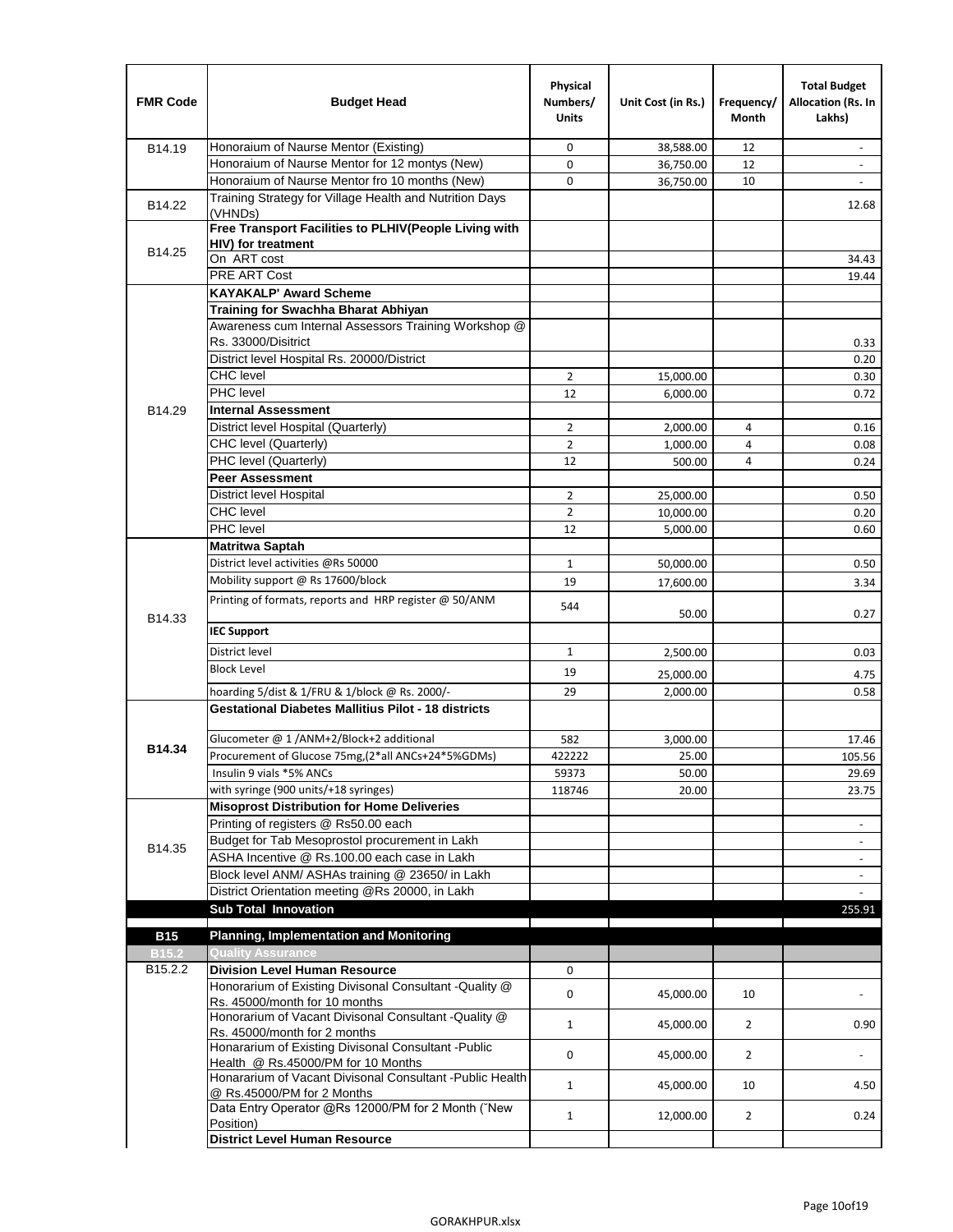| <b>FMR Code</b>         | <b>Budget Head</b>                                                                                | Physical<br>Numbers/<br><b>Units</b> | Unit Cost (in Rs.) | Frequency/<br>Month | <b>Total Budget</b><br>Allocation (Rs. In<br>Lakhs) |
|-------------------------|---------------------------------------------------------------------------------------------------|--------------------------------------|--------------------|---------------------|-----------------------------------------------------|
|                         | Honorarium of Existing District Consultant -Quality @ Rs.<br>40000/month for 10 months            | $\mathbf{1}$                         | 40,000.00          | 10                  | 4.00                                                |
|                         | Honorarium of Vacant District Consultant -Quality @ Rs.<br>40000/month for 2 months               | 0                                    | 40,000.00          | $\overline{2}$      |                                                     |
|                         | Honararium of Existing Hospital Quality Manager @<br>Rs.35000/PM for 10 Months                    | $\mathbf{1}$                         | 35,000.00          | 10                  | 3.50                                                |
|                         | Honararium of Vacant Hospital Quality Manager @<br>Rs.35000/PM for 2 Months                       | 0                                    | 35,000.00          | $\overline{2}$      |                                                     |
|                         | Data Entry Operator @ Rs 12000/PM for 2 Month ("New<br>Position)                                  | $\mathbf{1}$                         | 12,000.00          | $\overline{2}$      | 0.24                                                |
| B15.2.4                 | <b>Review meetings</b>                                                                            |                                      |                    |                     |                                                     |
| B <sub>15.2</sub> .4.2  | Division                                                                                          | $\overline{2}$                       | 5,000.00           |                     | 0.10                                                |
|                         | <b>District</b>                                                                                   | $\overline{2}$                       | 2,000.00           |                     | 0.04                                                |
|                         | Monitoring and Supportive Supervision Visits-Divisional<br>QUA (10 visits per month) for 6 months | 60                                   | 1,800.00           |                     | 1.08                                                |
| B15.2.5.2               | Monitoring and Supportive Supervision Visits-District<br>QUA (10 visits per month) for 6 months   | 60                                   | 1,200.00           |                     | 0.72                                                |
|                         | <b>Office Equipments-District &amp; Division</b>                                                  |                                      |                    |                     |                                                     |
|                         | <b>Division Level</b>                                                                             |                                      |                    |                     |                                                     |
|                         | Office Equipment @ Rs.3.5 Lac/Division                                                            |                                      |                    |                     | 3.50                                                |
| B15.2.5.5               | Operational cost @ Rs.17000/-PM for 10 Month                                                      |                                      |                    |                     | 1.7                                                 |
|                         | <b>District Level</b>                                                                             |                                      |                    |                     |                                                     |
|                         | Office Equipment @ Rs.3.5 Lac/District                                                            | 0                                    | 350,000.00         | 1                   | $\sim$                                              |
|                         | Operational cost @ Rs.14000/-PM for 10 Month                                                      | $\mathbf{1}$                         | 14,000.00          | 10                  | 1.40                                                |
| B15.2.5.6               | <b>Operational Cost for District Hospitals</b>                                                    | $\mathbf{1}$                         | 2,000.00           |                     | 0.02                                                |
|                         | <b>Sub Total Quality Assurance</b>                                                                |                                      |                    |                     | 21.94                                               |
|                         |                                                                                                   |                                      |                    |                     |                                                     |
| B15.3<br>B15.3.1        | <b>Monitoring and Evaluation</b><br><b>HMIS</b>                                                   |                                      |                    |                     |                                                     |
| B15.3.1.2               | Data Entry Operators at Block level                                                               |                                      |                    |                     | 29.03                                               |
| B15.3.1.3.1             | HR and Infrastructure for 100% service updation on<br><b>HMIS/MCTS Portal</b>                     |                                      |                    |                     | 5.53                                                |
| B <sub>15.3.1.5.2</sub> | Mobility Support for HMIS & MCTS at District level                                                |                                      |                    |                     | 0.68                                                |
| B15.3.1.6               | Printing of HMIS Formats                                                                          |                                      |                    |                     | 1.02                                                |
| B15.3.2.2               | Printing of MCTS follow-up formats/ services due list/ work<br>plan                               |                                      |                    |                     | 1.26                                                |
| B15.3.2.7               | Internet Connectivity through LAN / data card                                                     |                                      |                    |                     | 1.64                                                |
| B15.3.2.8               | Procurement & Installation of VSAT (Capex)                                                        |                                      |                    |                     | 2.64                                                |
| B15.3.2.12              | Other office expenditure                                                                          |                                      |                    |                     | 3.66                                                |
| B15.3.2.13              | Printing of RCH Registers                                                                         |                                      |                    |                     | 0.78                                                |
|                         | <b>Sub Total of HMIS</b>                                                                          |                                      |                    |                     | 46.24                                               |
| <b>B.16</b>             | <b>PROCUREMENT</b>                                                                                |                                      |                    |                     |                                                     |
| B16.1                   | <b>Procurement of Equipment</b>                                                                   |                                      |                    |                     |                                                     |
|                         | <b>Equipments for Blood Banks/ BSUs</b>                                                           |                                      |                    |                     |                                                     |
| B16.1.1.1               | Equipments For Blood banks/ BCSUs                                                                 |                                      |                    |                     | 2.95                                                |
|                         | <b>Equipments For BSUs</b>                                                                        |                                      |                    |                     | 10.95                                               |
| B16.1.2                 | Procurement of equipment: CH<br>Procurement of NRC Computer/Printer/UPS/Data Card @               |                                      |                    |                     |                                                     |
| B16.1.2.7               | Rs. 60000/NRC                                                                                     | $\mathbf{1}$                         | 60,000.00          | 0                   | 0.60                                                |
| B16.1.2.8               | Procurement of Computer/Printer/UPS/Data Card -SNCUs                                              |                                      |                    |                     |                                                     |
|                         | for VJB Female Hospital Lucknow                                                                   |                                      |                    |                     | $\pmb{0}$                                           |
| B16.1.2.9               | Procurement of Equipments for SNCUs for VAB Female<br>Hospital lucknow                            |                                      |                    |                     | $\pmb{0}$                                           |
| B16.1.6                 | <b>Equipments for RKSK &amp; RBSK</b>                                                             |                                      |                    |                     |                                                     |
| B16.1.6.1               | <b>Equipments for AFHCs</b>                                                                       | 0                                    | 7,000.00           | $\mathbf{1}$        |                                                     |
|                         | <b>Equipment for Mobile health teams</b>                                                          | 0                                    |                    |                     |                                                     |
| B16.1.6.3.1             | No. of Vision Chart                                                                               | 76                                   |                    |                     |                                                     |
| *                       | (2 chart per team)                                                                                |                                      | 700                |                     | 0.53                                                |
|                         | No. of weighing scale (1 per team)<br>No. of height scale standing (1 per team)                   | 38<br>38                             | 1000<br>10000      |                     | 0.38<br>3.80                                        |
| <b>B.16.2</b>           | <b>Procurement of Drugs</b>                                                                       |                                      |                    |                     |                                                     |
|                         | Procurement of drugs under child health (Vitamin A for                                            |                                      |                    |                     |                                                     |
| B.16.2.2.2              | BSPM) No. of Bottles                                                                              | 22813                                | 58.00              |                     | 13.23                                               |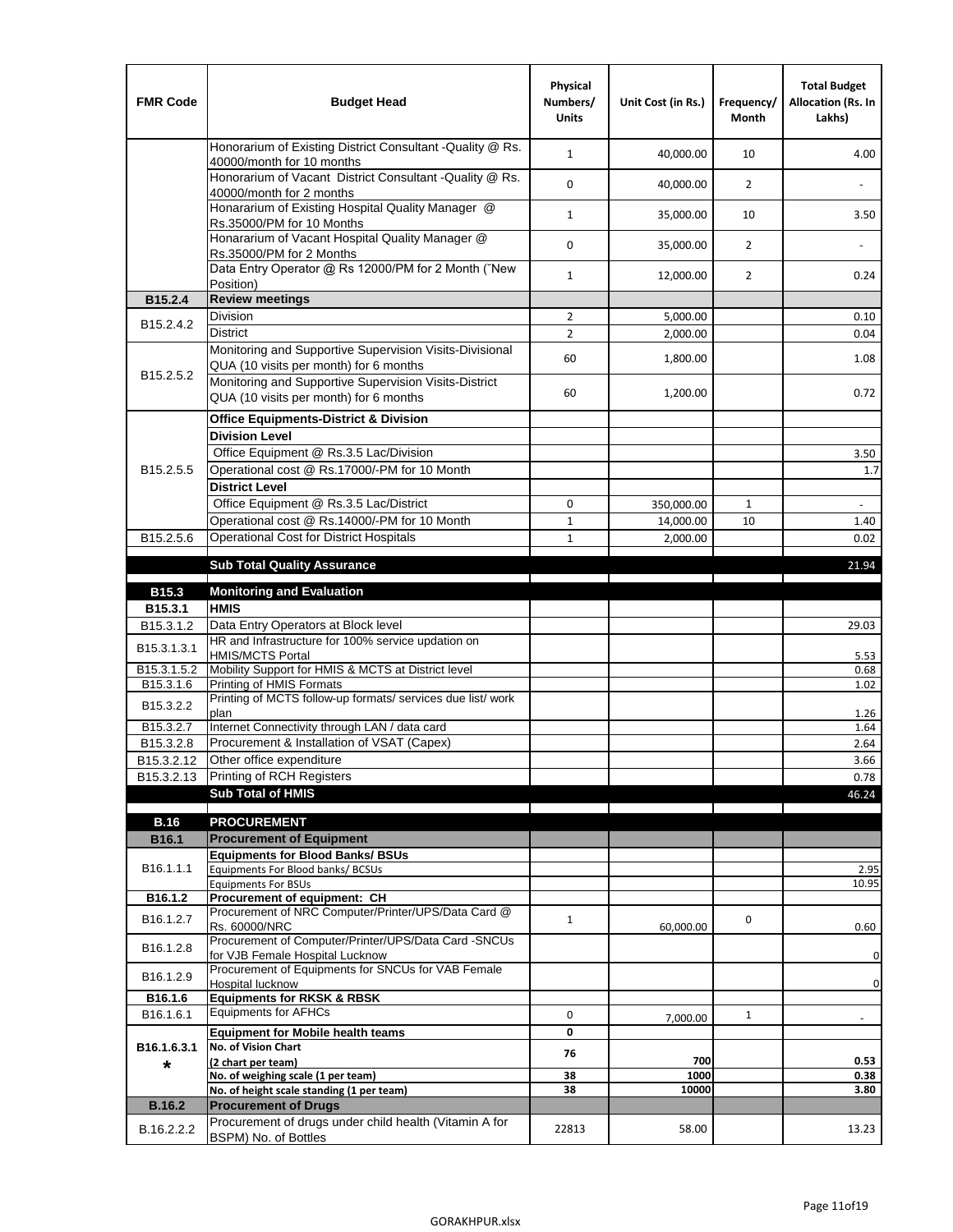| <b>FMR Code</b> | <b>Budget Head</b>                                                               | Physical<br>Numbers/<br>Units | Unit Cost (in Rs.) | Frequency/<br>Month | <b>Total Budget</b><br>Allocation (Rs. In<br>Lakhs) |
|-----------------|----------------------------------------------------------------------------------|-------------------------------|--------------------|---------------------|-----------------------------------------------------|
| B.16.2.4        | <b>Supplies for IMEP</b>                                                         |                               |                    |                     |                                                     |
| B.16.2.4.1      | Biomedical waste management - District level                                     |                               |                    |                     | 30.03                                               |
| B.16.2.4.2      | Biomedical waste management - CHC/PHC level                                      | 16                            | 13,109.00          | 12                  | 25.17                                               |
| B.16.2.4.3      | Cleaning/washing, house-keeping and laundry<br>management - District level       |                               |                    |                     | 56.10                                               |
| B.16.2.4.4      | Cleaning/washing, house-keeping and laundry<br>management - CHC/PHC level        |                               |                    |                     | 31.58                                               |
| B.16.2.4.7      | Cleanliness of Sub Centers for 6 months                                          | 510                           | 500.00             | 6                   | 15.30                                               |
| B.16.2.5.2      | Replenishment of ASHA Drug Kit<br>@300/ Working ASHA                             |                               |                    |                     | 9.15                                                |
| B.16.2.6        | <b>National Iron Plus Initiative (Drugs&amp;Supplies)</b>                        |                               |                    |                     |                                                     |
| B.16.2.6.1      | Children (6m - 60months)                                                         |                               |                    |                     |                                                     |
| B.16.2.6.1.a    | IFA Syrup (@Rs7.99paisa/50mlBottel)                                              | 540187                        | 7.99               |                     | 43.16                                               |
| B.16.2.6.2      | Children 5 - 10 years                                                            |                               |                    |                     |                                                     |
| B.16.2.6.2.a    | IFA tablet small Pink (45mg) @ Rs. 0.182 per tablet, 32 tablet per<br>child)     | 271541                        | 5.82               |                     | 15.81                                               |
| B.16.2.6.2.b    | <b>Albendazole Tablets</b>                                                       | 322074                        | 0.78               | 2                   | 5.02                                                |
| B.16.2.6.3      | <b>WIFS (10-19 years)</b>                                                        |                               |                    |                     |                                                     |
| B.16.2.6.3.a    | IFA Tablet large blue 100 mg tablet @ Rs. 1.41 per 10 tablet for 12<br>months    | 287139                        | 7.33               |                     | 21.05                                               |
|                 | <b>Albendazole Tablets</b>                                                       |                               |                    |                     |                                                     |
| B.16.2.6.3.b    | For Adolescent Girls and boys (School going)                                     | 172899                        | 0.78               | $\overline{2}$      | 2.70                                                |
|                 | For Adolescent Girls (out of School)                                             | 114240                        | 0.78               | $\overline{2}$      | 1.78                                                |
| B.16.2.7        | Drugs & supplies for RBSK                                                        |                               |                    |                     |                                                     |
| B.16.2.7.1      | Medicine for Mobile health team                                                  | 38                            | 5,000.00           |                     | 1.90                                                |
| <b>B.16.2.8</b> | Drugs & supplies for AYUSH                                                       | 53                            | 100,000.00         |                     | 53.00                                               |
| B.16.2.10       | Blood Bags for 93 functional Blood Bank                                          |                               |                    |                     | 5.49                                                |
|                 | For Diagnostics Kits for 93 functional blood bank                                |                               |                    |                     | 4.26                                                |
|                 | <b>Sub Total of Procurement</b>                                                  |                               |                    |                     | 353.95                                              |
| <b>B.18</b>     | <b>New Initiatives/ Strategic Interventions</b>                                  |                               |                    |                     |                                                     |
|                 | <b>Ca Cx Screening</b>                                                           |                               |                    |                     |                                                     |
| <b>B.18.2</b>   |                                                                                  |                               |                    |                     | 15.3                                                |
|                 | 7+ Strategy<br><b>Family Planning</b>                                            |                               |                    |                     |                                                     |
| B18.4           | No of District Level Govt. COT @ Rs.30000/month for 12<br>month                  | 0                             |                    | 12                  |                                                     |
|                 | Extra Incentive for Interval Sterilization @ Rs.260/case                         |                               | 30,000.00          |                     |                                                     |
|                 |                                                                                  | 0                             | 260.00             |                     |                                                     |
|                 | Extra Incentive for NSV @ Rs.310/- case                                          | 0                             | 310.00             |                     |                                                     |
|                 | <b>Sub Total of New Innitiatives</b>                                             |                               |                    |                     | 15.30                                               |
|                 |                                                                                  |                               |                    |                     |                                                     |
| <b>B22</b>      | <b>Support Services</b>                                                          |                               |                    |                     |                                                     |
|                 | <b>Support Strengthening NVBDCP</b>                                              |                               |                    |                     |                                                     |
| B22.3           | Honorarium of Staff-At BRD Medical College                                       |                               |                    |                     | 368.21                                              |
|                 | Honorarium of Staff for 100 Bedded JE/AES Ward -At<br><b>BRD Medical College</b> |                               |                    |                     | 388.83                                              |
|                 | Increament of Existing HR Catculated @ 5%                                        |                               |                    |                     | 35.77                                               |
|                 | <b>Sub of Support Serveces</b>                                                   |                               |                    |                     | 792.81                                              |
|                 |                                                                                  |                               |                    |                     |                                                     |
| <b>B.23</b>     | Other Expenditures (Power Backup, Convergence etc)                               |                               |                    |                     |                                                     |
| B.23.1          | POL for Generators - District level Hospitals                                    | $\overline{2}$                | 35,000.00          | 12                  | 8.40                                                |
| B.23.2          | POL for Generators - CHCs/PHCs                                                   | 19                            | 17,500.00          | 12                  | 39.90                                               |
|                 | <b>Sub Total of Power Backup</b>                                                 |                               |                    |                     | 48.30                                               |
|                 |                                                                                  |                               |                    |                     |                                                     |
| <b>B.24</b>     | <b>Collaboration with Medical Colleges and Knowledge</b>                         |                               |                    |                     |                                                     |
|                 | partners                                                                         |                               |                    |                     |                                                     |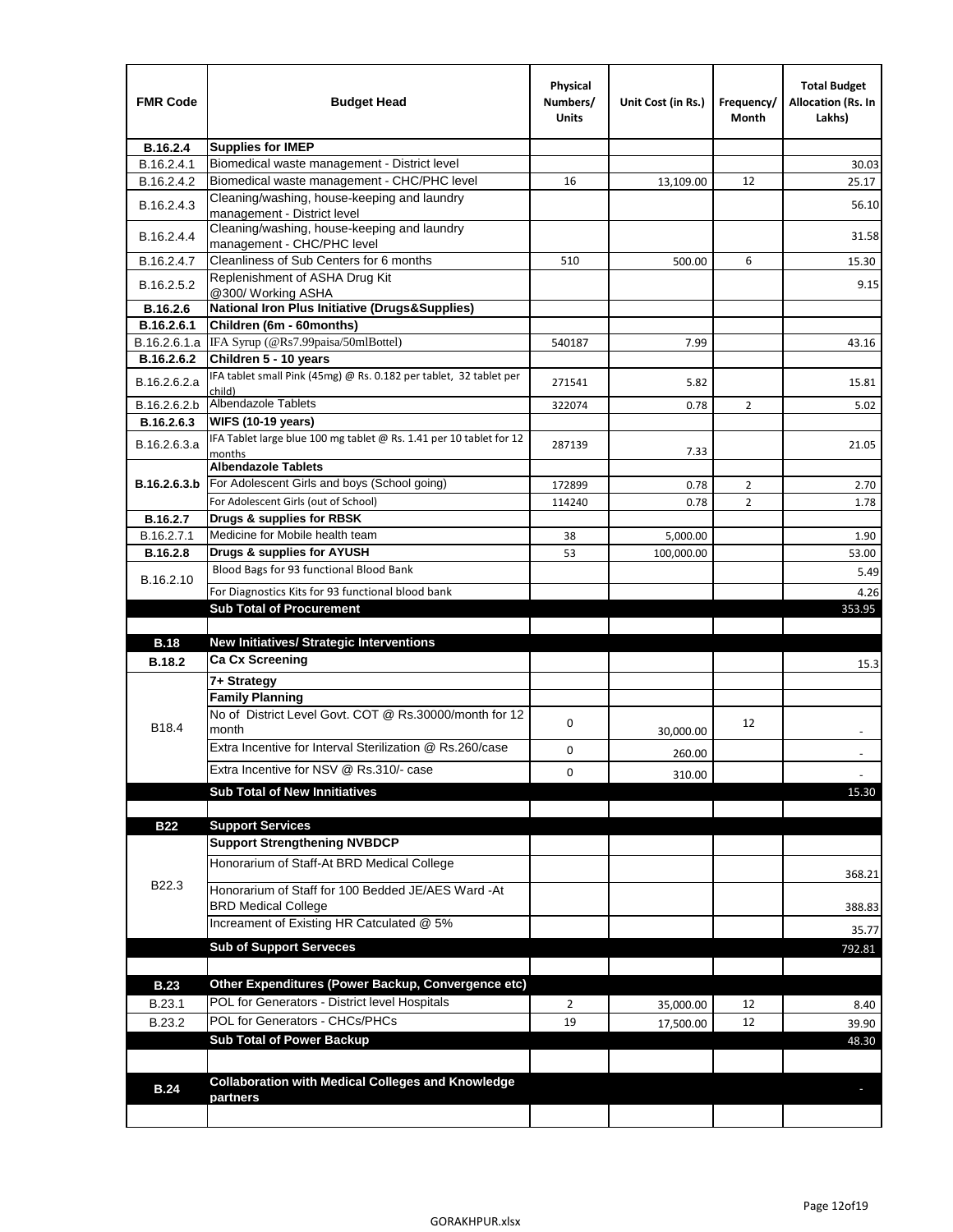| <b>FMR Code</b> | <b>Budget Head</b>                                                                                    | Physical<br>Numbers/<br><b>Units</b> | Unit Cost (in Rs.) | Frequency/<br>Month | <b>Total Budget</b><br>Allocation (Rs. In<br>Lakhs) |
|-----------------|-------------------------------------------------------------------------------------------------------|--------------------------------------|--------------------|---------------------|-----------------------------------------------------|
| <b>B.25</b>     | National Programme for Prevention and control of                                                      |                                      |                    |                     |                                                     |
| B.25.1          | deafness<br><b>Recurring Grant-in-aid</b>                                                             |                                      |                    |                     |                                                     |
| B.25.1.3        | <b>Manpower at District level</b>                                                                     |                                      |                    |                     |                                                     |
| B.25.1.3.a      | ENT Surgeon @Rs.80,000/-pm                                                                            | 5.6                                  |                    |                     | 5.60                                                |
| B.25.1.3.b      | Audiologist@Rs.30,000/-pm                                                                             | 2.1                                  |                    |                     | 2.10                                                |
| B.25.1.3.c      | Audiometric Assistant@Rs.15,000/-pm                                                                   | 1.8                                  |                    |                     | 1.80                                                |
| B.25.1.3.d      | Instructor for Hearing Impaired Children @Rs.15,000/-pm                                               | 1.8                                  |                    |                     | 1.80                                                |
| B.25.2          | Non recurring Grant-in-aid                                                                            |                                      |                    |                     |                                                     |
| B.25.2.1        | Training@Rs.10 lakh/ Distt. for 7 level training                                                      | 3                                    |                    |                     | 3.00                                                |
| B.25.2.1.b      | District Hospital @Rs.20 lakh/Distt.                                                                  | 0                                    |                    |                     |                                                     |
| B.25.2.1.c      | CHC/Sub-Divisional Hospital @Rs.50,000/- Kit                                                          | 0                                    |                    |                     |                                                     |
| B.25.2.1.d      | PHC@RS.15,000/- kit                                                                                   | 0                                    |                    |                     |                                                     |
|                 |                                                                                                       |                                      |                    |                     |                                                     |
|                 | National Programme for Prevention and control of<br>deafness                                          |                                      |                    |                     | 14.30                                               |
|                 |                                                                                                       |                                      |                    |                     |                                                     |
| <b>B.29</b>     | National Programme for Prevention and Control of                                                      |                                      |                    |                     |                                                     |
|                 | <b>Flurosis</b>                                                                                       |                                      |                    |                     |                                                     |
| B.29.2.1        | Honorarium of Consultant                                                                              | 0                                    | 40,000.00          | 6                   |                                                     |
|                 | Honorarium of Lab Technician                                                                          | 0                                    | 11,000.00          | 6                   |                                                     |
| B.29.2.2        | <b>Health Education and Publicity</b>                                                                 |                                      |                    |                     |                                                     |
|                 |                                                                                                       |                                      |                    |                     |                                                     |
| B.29.2.4        | Medical Management including treatment Surgery and<br>rehab-supplumetation of vitamins & minrals      |                                      |                    |                     |                                                     |
|                 |                                                                                                       |                                      |                    |                     |                                                     |
|                 | <b>Sub Total of Flurisis</b>                                                                          |                                      |                    |                     | ь                                                   |
|                 |                                                                                                       |                                      |                    |                     |                                                     |
|                 | <b>Total of Mission Flexipool</b>                                                                     |                                      |                    |                     | 2,795.27                                            |
|                 |                                                                                                       |                                      |                    |                     |                                                     |
| C               | <b>IMMUNISATION</b>                                                                                   |                                      |                    |                     |                                                     |
|                 | RI strengthening project (Review meeting, Mobility                                                    |                                      |                    |                     |                                                     |
| C.1             | support, Outreach services etc)                                                                       |                                      |                    |                     |                                                     |
| C.1.a           | Mobility Support for supervision for distict level officers.                                          | $\mathbf{1}$                         | 250,000.00         |                     | 2.50                                                |
| C.1.c           | Printing and dissemination of Immunization cards, tally                                               | 122445                               | 10.00              |                     | 12.24                                               |
|                 | sheets, monitoring forms etc.<br>Quarterly review meetings exclusive for RI at district level         |                                      |                    |                     |                                                     |
| C.1.e           | with Block MOs, CDPO, and other stake holders                                                         | 76                                   | 500.00             |                     | 0.38                                                |
| C.1.f           | Quarterly review meetings exclusive for RI at block                                                   | 14412                                | 75.00              |                     | 10.81                                               |
|                 | Focus on slum & underserved areas in urban                                                            |                                      |                    |                     |                                                     |
| C.1.g           | areas/alternative vaccinator for slums (only where regular                                            | 540                                  | 2,100.00           |                     | 11.34                                               |
|                 | ANM under NUHM not engaged) Rs. 450/- per session for<br>4 session and Rs. 300/- contingency.         |                                      |                    |                     |                                                     |
|                 | Mobilization of children through ASHA or other mobilizers                                             |                                      |                    |                     |                                                     |
| C.1.h           |                                                                                                       | 50784                                | 150.00             |                     | 76.18                                               |
| C.1.i           | Alternative vaccine delivery in hard to reach areas                                                   | 3348                                 | 150.00             |                     | 5.02                                                |
| $C.1$ .j        | Alternative Vaccine Deliery in other areas                                                            | 47436                                | 75.00              |                     | 35.58                                               |
| C.1.k           | To develop microplan at sub-centre level<br>For consolidation of micro plans at block level/PHC @ Rs. | 552                                  | 100.00             |                     | 0.55                                                |
| C.1.1           | 1000/- and District level @ Rs.2000/-                                                                 |                                      |                    |                     | 0.21                                                |
| C.1.m           | POL for vaccine delivery from State to district and from                                              | $\mathbf{1}$                         |                    |                     | 1.50                                                |
|                 | district to PHC/CHCs                                                                                  |                                      | 150,000.00         |                     |                                                     |
| C.1.n           | Consumables for computer including provision for internet<br>access                                   | $\mathbf{1}$                         | 400.00             | 12                  | 0.05                                                |
| C.1.o           | Red/Black plastic bags etc.                                                                           | 50784                                | 6.00               |                     | 3.05                                                |
| C.1.p           | Hub Cutter/Bleach/Hypochlorite solution/ Twin bucket @                                                | 22                                   | 1,200.00           |                     | 0.26                                                |
|                 | Rs. 1200/- for 2 Buckets                                                                              |                                      |                    |                     |                                                     |
| C.1.q           | <b>Safety Pits</b><br><b>State specific requirement</b>                                               | 20                                   | 5,250.00           |                     | 1.05                                                |
|                 |                                                                                                       |                                      |                    |                     |                                                     |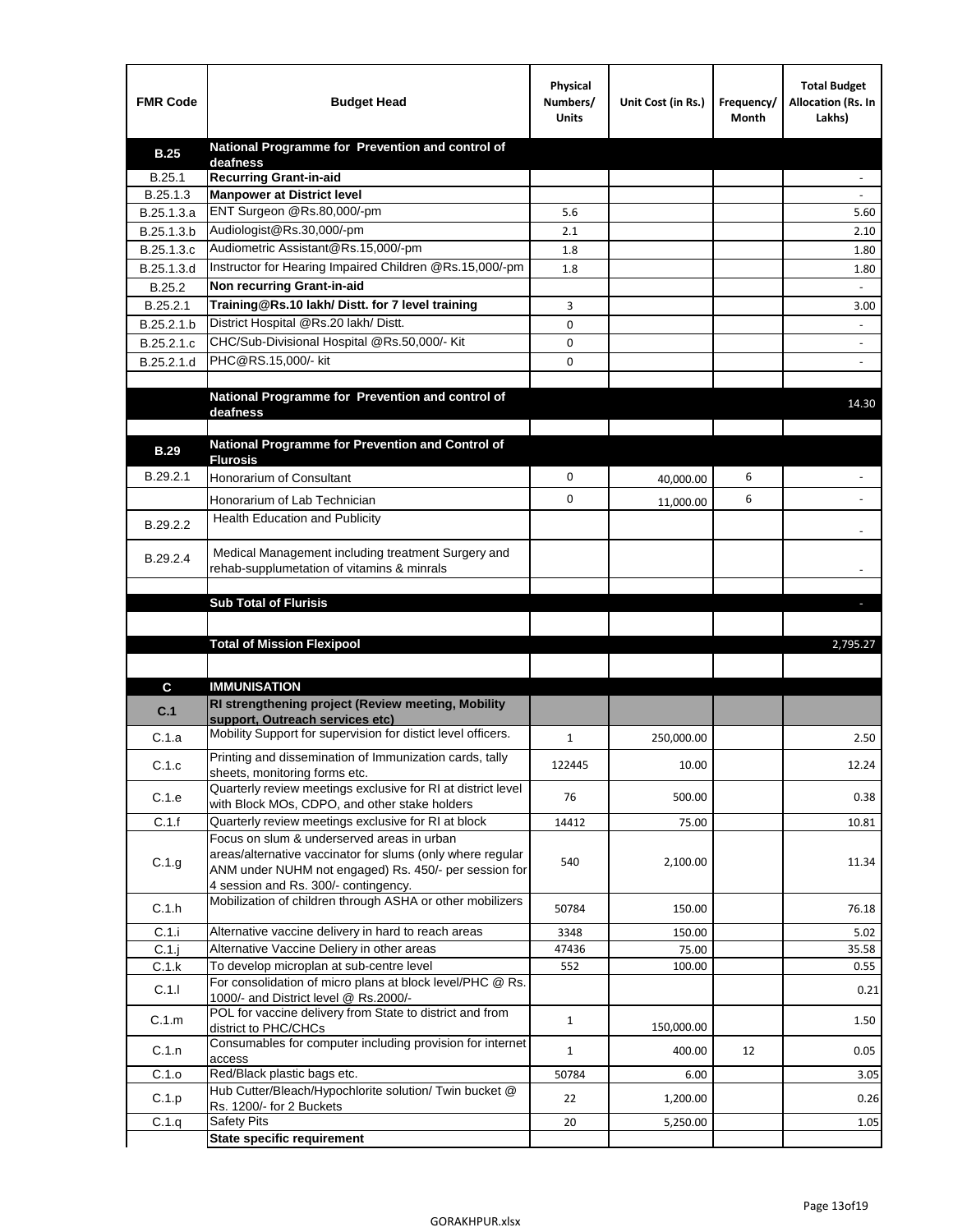| <b>FMR Code</b>  | <b>Budget Head</b>                                                                                                                                                   | Physical<br>Numbers/<br><b>Units</b> | Unit Cost (in Rs.) | Frequency/<br>Month | <b>Total Budget</b><br><b>Allocation (Rs. In</b><br>Lakhs) |
|------------------|----------------------------------------------------------------------------------------------------------------------------------------------------------------------|--------------------------------------|--------------------|---------------------|------------------------------------------------------------|
|                  | Funds for annual maintenance operation of WIC/WIF at<br>state and division level                                                                                     | 3                                    | 40,000.00          |                     | 1.20                                                       |
|                  | Electricity bill for WIC/WIF at state and division level                                                                                                             | 3                                    | 100,000.00         |                     | 3.00                                                       |
| C.1.r            | POL for generators & operational expenses at divisional                                                                                                              | $\mathbf{1}$                         | 200,000.00         |                     | 2.00                                                       |
|                  | vaccine storage and state vaccine store                                                                                                                              |                                      |                    |                     |                                                            |
|                  | POL for generators & operational expenses at district<br>level vaccine storage points and other cold chain points                                                    | $\mathbf{1}$                         | 120,000.00         |                     | 1.20                                                       |
|                  | <b>AEFI Kits</b>                                                                                                                                                     |                                      |                    |                     | 0.22                                                       |
| C.1.s            | Teeka Express Operational Cost                                                                                                                                       |                                      |                    |                     |                                                            |
| C.2              | <b>Salary of Contractual Staffs</b>                                                                                                                                  |                                      |                    |                     |                                                            |
| C.2.2            | Honorarium for Computer Assistants support for District<br>level                                                                                                     | $\mathbf{1}$                         | 12,127.00          | 12                  | 1.46                                                       |
| C.3              | <b>Training under Immunisation</b>                                                                                                                                   |                                      |                    |                     |                                                            |
| C.3.1            | District level Orientation training including Hep B, Measles<br>& JE(wherever required) for 2 days ANM, Multi Purpose<br>Health Worker (Male), LHV, Health Assistant | 6                                    | 46,200.00          |                     | 2.77                                                       |
|                  | (Male/Female), Nurse MidWives, BEEs & other staff (as<br>per RCH norms)                                                                                              |                                      |                    |                     |                                                            |
| C.3.2            | Three day training including Hep B, Measles & JE<br>(wherever required) of Medical Officers of RI using<br>revised MO training module)                               | 6                                    | 65,600.00          |                     | 3.94                                                       |
| C.3.4            | Two days cold chain handlers training for block level cold<br>chain hadlers by State and district cold chain officers                                                | 0.00                                 |                    |                     | 0.47                                                       |
| C.3.5            | One day training of block level data handlers by DIOs and<br>District cold chain officer                                                                             | 20                                   | 500.00             |                     | 0.10                                                       |
|                  | <b>Cold chain maintenance</b>                                                                                                                                        |                                      |                    |                     |                                                            |
| C.4              | Cold chain maintenance for CHC/PHC @ Rs. 750/- per<br>unit                                                                                                           | 36                                   | 750.00             |                     | 0.27                                                       |
|                  | Cold chain maintenance for District level @ Rs. 15000/-<br>per district                                                                                              | $\mathbf{1}$                         | 15,000.00          |                     | 0.15                                                       |
| C.5              | <b>ASHA Incentive</b>                                                                                                                                                | 95527.75                             | 150                |                     | 143.291625                                                 |
|                  | Mobility support for outreach areas for 25 disdtricts                                                                                                                |                                      |                    |                     |                                                            |
|                  | Mobility support for HRG/ construction sites                                                                                                                         |                                      |                    |                     |                                                            |
|                  | Sub Total of RI                                                                                                                                                      |                                      |                    |                     | 320.785905                                                 |
| D                | <b>National Iodine Deficiency Disorders Control</b>                                                                                                                  |                                      |                    |                     |                                                            |
| D.3              | Programme (NIDDCP)<br><b>Health Education and Publicity</b>                                                                                                          |                                      |                    |                     | 0.10                                                       |
|                  |                                                                                                                                                                      |                                      |                    |                     |                                                            |
|                  | <b>GRAND TOTAL (A+B+C+D)</b>                                                                                                                                         |                                      |                    |                     | 7,050.91                                                   |
|                  | <b>National Disease Control Programme (NDCP)</b>                                                                                                                     |                                      |                    |                     |                                                            |
|                  |                                                                                                                                                                      |                                      |                    |                     |                                                            |
| Е                | <b>INTEGRATED DISEASE SURVEILLANCE</b><br><b>PROGRAMME (IDSP)</b>                                                                                                    |                                      |                    |                     |                                                            |
| E.1              | REMUNERATION FOR CONTRACTUAL HUMAN<br><b>RESOURCE</b>                                                                                                                |                                      |                    |                     |                                                            |
| E.1.9            | District Epidemiologists                                                                                                                                             |                                      |                    |                     | 6.93                                                       |
| E.1.10           | District Microbiologist at District labs                                                                                                                             |                                      |                    |                     |                                                            |
| E.1.11           | District Data Manager<br>Data Entry Operator*                                                                                                                        |                                      |                    |                     | 2.69                                                       |
| E.1.12<br>E.1.13 | Others if any (pl specify)                                                                                                                                           |                                      |                    |                     | 3.02<br>$\omega$                                           |
| E.2              | <b>TRAINING</b>                                                                                                                                                      |                                      |                    |                     |                                                            |
|                  | Training at State/District Level (1 batch = 20                                                                                                                       |                                      |                    |                     |                                                            |
|                  | participants)                                                                                                                                                        |                                      |                    |                     |                                                            |
| E.2.3            | Hospital Pharmacists/Nurses Training (1 day)                                                                                                                         |                                      |                    |                     |                                                            |
| E.3              | <b>LABORATORY SUPPORT</b>                                                                                                                                            |                                      |                    |                     |                                                            |
|                  | <b>District Public Health Laboratory Strengthening</b>                                                                                                               |                                      |                    |                     |                                                            |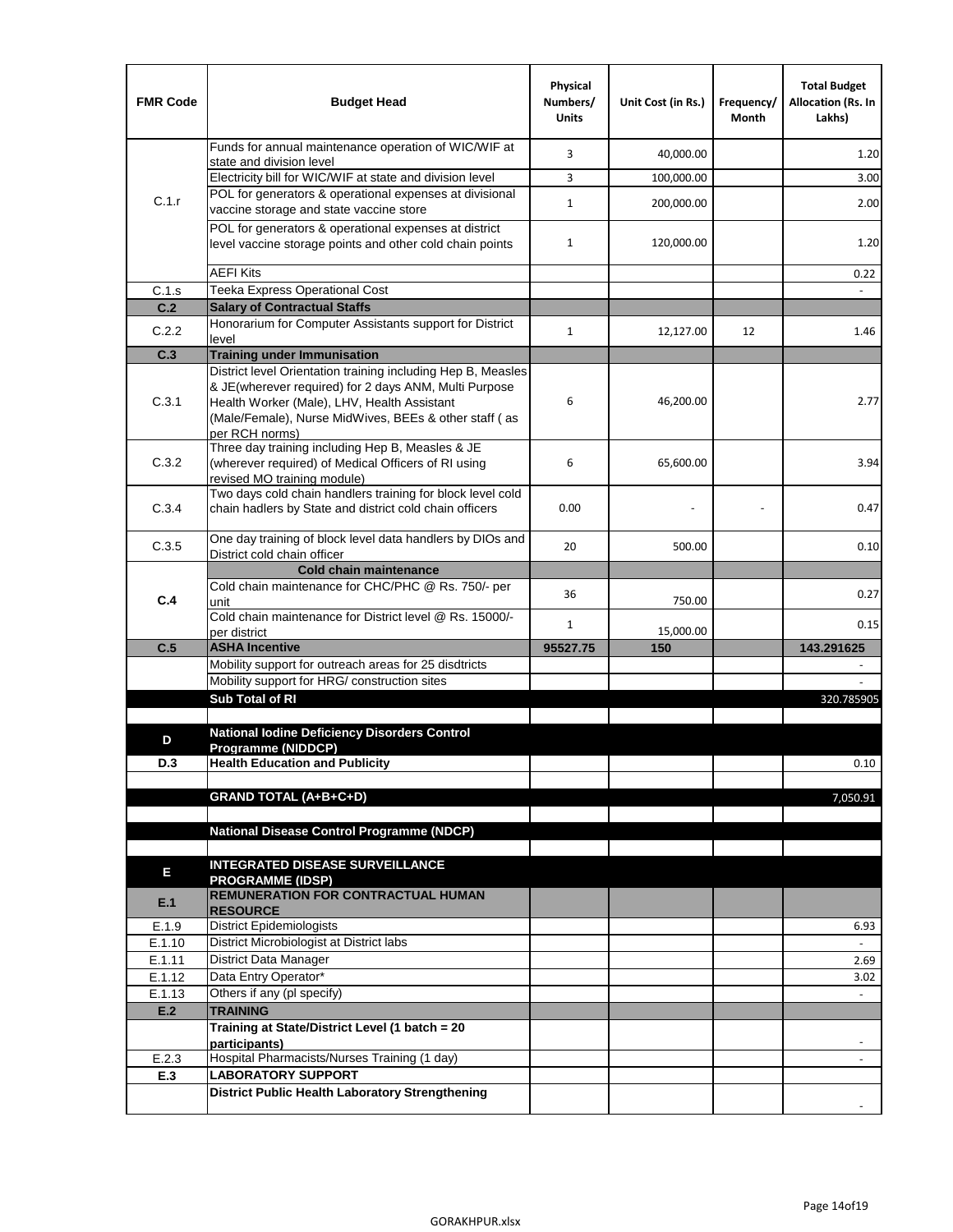| <b>FMR Code</b> | <b>Budget Head</b>                                                                                                                                                                                                                                | Physical<br>Numbers/<br><b>Units</b> | Unit Cost (in Rs.) | Frequency/<br><b>Month</b> | <b>Total Budget</b><br>Allocation (Rs. In<br>Lakhs) |
|-----------------|---------------------------------------------------------------------------------------------------------------------------------------------------------------------------------------------------------------------------------------------------|--------------------------------------|--------------------|----------------------------|-----------------------------------------------------|
| E.3.5           | Expenses on account of consumables, operating<br>expenses, office expenses, transport of samples,<br>miscellaneous etc.                                                                                                                           |                                      |                    |                            | 2.00                                                |
| E.4             | <b>OPERATIONAL COSTS</b>                                                                                                                                                                                                                          |                                      |                    |                            |                                                     |
| E.4.1           | MOBILITY: Travel Cost, POL, mobility cost at SSU & DSU<br>on need basis                                                                                                                                                                           |                                      |                    |                            | 0.70                                                |
| E.4.2           | Office expenses on telephone, fax, Broadband Expenses,<br>Weekly Alert Bulletin/Annual Disease Surveillance report,<br>minor repairs and AMC of IT/office equipment supplied<br>under IDSP, Meetings and other miscellenious<br>expenditures etc. |                                      |                    |                            | 2.30                                                |
|                 | Sub Total of IDSP                                                                                                                                                                                                                                 |                                      |                    |                            | 17.64                                               |
|                 |                                                                                                                                                                                                                                                   |                                      |                    |                            |                                                     |
| F               | <b>NVBDCP</b>                                                                                                                                                                                                                                     |                                      |                    |                            |                                                     |
| F.1.1           | <b>Malaria</b>                                                                                                                                                                                                                                    |                                      |                    |                            |                                                     |
| F.1.1.a         | <b>Contractual Payments</b>                                                                                                                                                                                                                       |                                      |                    |                            |                                                     |
| F.1.1.a.i       | <b>MPW</b> contractual                                                                                                                                                                                                                            |                                      |                    |                            |                                                     |
| F.1.1.a.iv      | District VBD Consultant 18 nos. (Non-Project States) @ Rs<br>22895 pm.for 6 months (Rs 1.37 lakhs per consulatant per<br>year)                                                                                                                    |                                      |                    |                            | $\overline{\phantom{a}}$                            |
| F.1.1.a.vii     | VBD Consultant 1 no. (preferably entomologist) @ Rs 22500<br>p.m. for 6 months                                                                                                                                                                    |                                      |                    |                            |                                                     |
| F.1.1.b         | <b>ASHA Incentive</b>                                                                                                                                                                                                                             |                                      |                    |                            | 0.15                                                |
| F.1.1.c         | <b>Operational Cost</b>                                                                                                                                                                                                                           |                                      |                    |                            | $\overline{\phantom{a}}$                            |
| F.1.1.c.ii      | Operational cost for IRS                                                                                                                                                                                                                          |                                      |                    |                            | 0.10                                                |
| F.1.1.e         | <b>IEC/BCC</b>                                                                                                                                                                                                                                    |                                      |                    |                            | 1.34                                                |
| F.1.1.f         | PPP / NGO and Intersectoral Convergence                                                                                                                                                                                                           |                                      |                    |                            | $\omega$                                            |
| F.1.1.g         | <b>Training / Capacity Building</b>                                                                                                                                                                                                               |                                      |                    |                            | 1.10                                                |
| F.1.1.h         | <b>Zonal Entomological units</b>                                                                                                                                                                                                                  |                                      |                    |                            | 2.45                                                |
|                 | <b>Sub total of Malaria</b>                                                                                                                                                                                                                       |                                      |                    |                            | 5.14                                                |
| F.1.2           | Dengue & Chikungunya                                                                                                                                                                                                                              |                                      |                    |                            |                                                     |
| F.1.2.a         | Strengthening surveillance (As per GOI approval)                                                                                                                                                                                                  |                                      |                    |                            |                                                     |
| F.1.2.a(i)      | Apex Referral Labs recurrent                                                                                                                                                                                                                      |                                      |                    |                            |                                                     |
| F.1.2.a(ii)     | Sentinel surveillance Hospital recurrent                                                                                                                                                                                                          |                                      |                    |                            | 1.00                                                |
| F.1.2.f         | Vector Control, environmental management & fogging<br>machine                                                                                                                                                                                     |                                      |                    |                            | $\overline{\phantom{m}}$                            |
|                 | Dengue & Chikungunya                                                                                                                                                                                                                              |                                      |                    |                            | 1.00                                                |
|                 |                                                                                                                                                                                                                                                   |                                      |                    |                            |                                                     |
| F.1.4           | Lymphatic Filariasis<br>State Task Force, State Technical Advisory Committee meeting,                                                                                                                                                             |                                      |                    |                            |                                                     |
|                 | printing of forms/registers, mobility support, district                                                                                                                                                                                           |                                      |                    |                            |                                                     |
|                 | coordination meeting, sensitization of media etc., morbidity                                                                                                                                                                                      |                                      |                    |                            |                                                     |
| F.1.4.a         | management, monitoring & supervision and mobility support                                                                                                                                                                                         |                                      |                    |                            |                                                     |
|                 | for Rapid Response Team and contingency support<br>(16)                                                                                                                                                                                           |                                      |                    |                            |                                                     |
|                 | districts only)                                                                                                                                                                                                                                   |                                      |                    |                            | 0.90                                                |
| F.1.4.b         | Microfilaria Survey (16 districts only)                                                                                                                                                                                                           |                                      |                    |                            | 0.50                                                |
| F.1.4.c         | Monitoring & Evaluation (Post MDA assessment by medical<br>colleges (Govt. & private)/ICMR institutions ) (16 districts only)                                                                                                                     |                                      |                    |                            |                                                     |
|                 | Training/sensitization of district level officers on ELF and drug                                                                                                                                                                                 |                                      |                    |                            | 0.15                                                |
| F.1.4.d         | distributors including peripheral health workers(16 districts                                                                                                                                                                                     |                                      |                    |                            |                                                     |
|                 | only)                                                                                                                                                                                                                                             |                                      |                    |                            | 4.72                                                |
|                 | Specific IEC/BCC at state, district, PHC, Sub-centre and village                                                                                                                                                                                  |                                      |                    |                            |                                                     |
| F.1.4.e         | level including VHSC/GKs for community mobilization efforts to                                                                                                                                                                                    |                                      |                    |                            |                                                     |
|                 | realize the desired drug compliance of 85% during MDA (16                                                                                                                                                                                         |                                      |                    |                            |                                                     |
|                 | districts only)                                                                                                                                                                                                                                   |                                      |                    |                            | 0.75                                                |
| F.1.4.f         | Honorarium for Drug Distribution including ASHAs and                                                                                                                                                                                              |                                      |                    |                            | 18.90                                               |
|                 | supervisors involved in MDA<br>(16 districts only)                                                                                                                                                                                                |                                      |                    |                            |                                                     |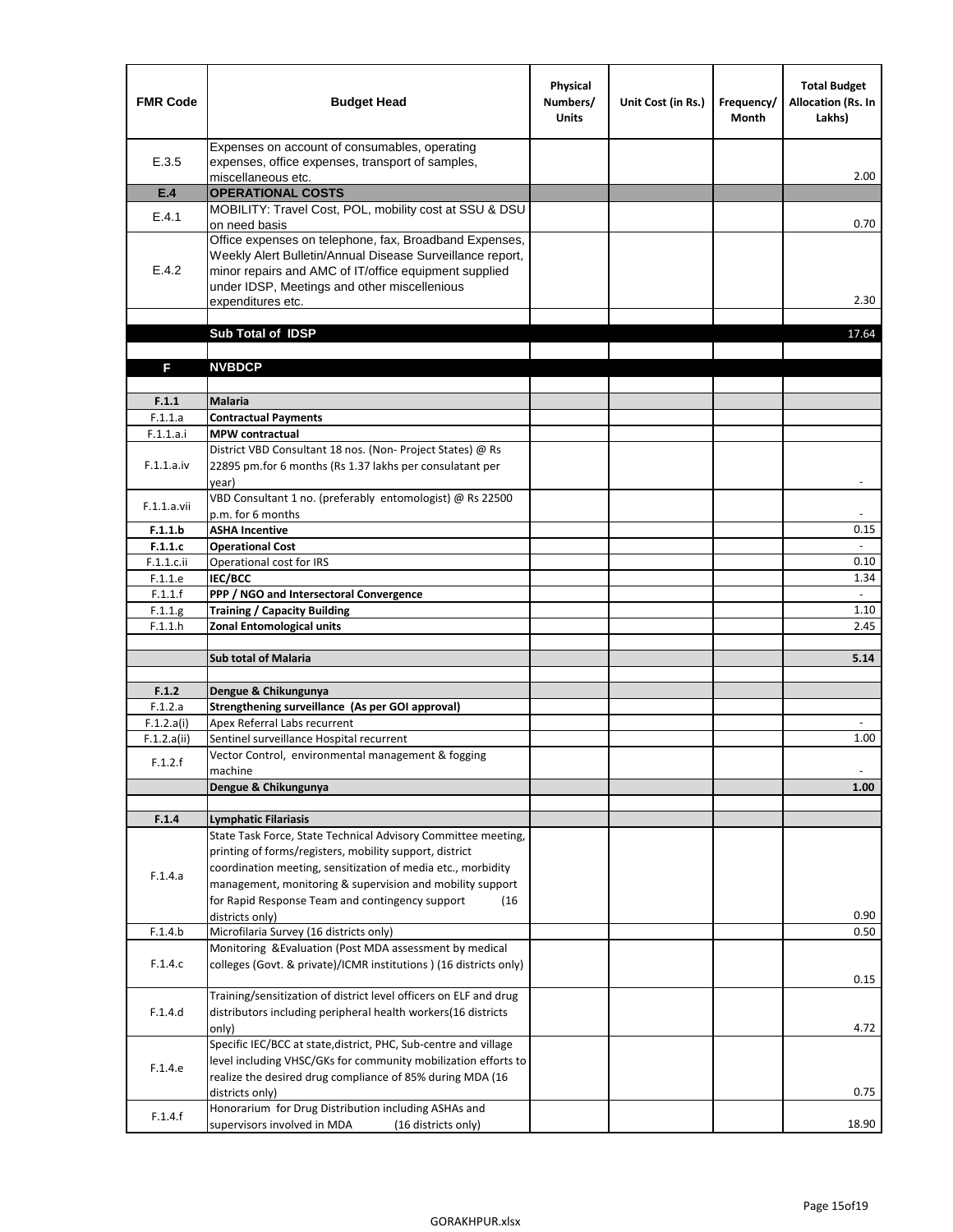| <b>FMR Code</b> | <b>Budget Head</b>                                                                                                                         | Physical<br>Numbers/<br><b>Units</b> | Unit Cost (in Rs.) | Frequency/<br>Month | <b>Total Budget</b><br>Allocation (Rs. In<br>Lakhs) |
|-----------------|--------------------------------------------------------------------------------------------------------------------------------------------|--------------------------------------|--------------------|---------------------|-----------------------------------------------------|
| F.1.4.g.        | Verification and validation for stoppage of MDA in LF endemic<br>districts (17 Districts)                                                  |                                      |                    |                     |                                                     |
| F.1.4.g.i       | a) Additional MF Survey                                                                                                                    |                                      |                    |                     |                                                     |
| F.1.4.g.ii      | b) ICT Survey                                                                                                                              |                                      |                    |                     |                                                     |
| $F.1.4.g.$ iii  | c) ICT Cost                                                                                                                                |                                      |                    |                     |                                                     |
| F.1.4.h         | Verification of LF endemicity in non-endemic districts (24<br>Districts)                                                                   |                                      |                    |                     |                                                     |
| F.1.4.h.i       | a) Lymphoedema & Hydrocele Survey                                                                                                          |                                      |                    |                     |                                                     |
|                 | <b>Lymphatic Filariasis</b>                                                                                                                |                                      |                    |                     | 25.92                                               |
|                 |                                                                                                                                            |                                      |                    |                     |                                                     |
| F.1.5           | Kala-azar                                                                                                                                  |                                      |                    |                     |                                                     |
| F.1.5           | Case search/ Camp Approach                                                                                                                 |                                      |                    |                     | $\overline{\phantom{a}}$                            |
| F.1.5.a         | Spray Pumps & accessories                                                                                                                  |                                      |                    |                     |                                                     |
| F.1.5.b         | Operational cost for spray including spray wages                                                                                           |                                      |                    |                     |                                                     |
| F.1.5.c         | Mobility/POL/supervision                                                                                                                   |                                      |                    |                     | $\blacksquare$                                      |
| F.1.5.d         | Monitoring & Evaluation                                                                                                                    |                                      |                    |                     |                                                     |
| F.1.5.e         | Training for spraying                                                                                                                      |                                      |                    |                     | $\overline{\phantom{a}}$                            |
| F.1.5.f         | IEC/BCC/Advocacy                                                                                                                           |                                      |                    |                     |                                                     |
| F.1.5.g         | Incentive to ASHA                                                                                                                          |                                      |                    |                     | $\overline{\phantom{a}}$                            |
| F.1.5.h         | Loss of Wages                                                                                                                              |                                      |                    |                     | $\overline{\phantom{a}}$                            |
| F.1.5.i         | Free Diet                                                                                                                                  |                                      |                    |                     |                                                     |
|                 | Kala-azar                                                                                                                                  |                                      |                    |                     |                                                     |
|                 |                                                                                                                                            |                                      |                    |                     |                                                     |
| F.6             | Cash grant for decentralized commodities                                                                                                   |                                      |                    |                     | 5.00                                                |
|                 |                                                                                                                                            |                                      |                    |                     |                                                     |
|                 | <b>Sub Total of NVB DCP</b>                                                                                                                |                                      |                    |                     | 37.06                                               |
| G               | <b>NLEP</b>                                                                                                                                |                                      |                    |                     |                                                     |
| G 1.            | Improved early case detection                                                                                                              |                                      |                    |                     |                                                     |
| G 1.1           | Incentive to ASHA                                                                                                                          |                                      |                    |                     |                                                     |
|                 | Incentive for Case detection by ASHA/AWW/Volunteers                                                                                        | 335                                  |                    |                     |                                                     |
|                 | etc.diagnosis @ Rs. 250 per case                                                                                                           |                                      | 250.00             |                     | 0.84                                                |
|                 | Incentive for timely cure of MB cases @ Rs. 600 per case                                                                                   | 27                                   | 600.00             |                     | 0.16                                                |
|                 | Incentive for timely cure of PB cases @ Rs. 400 per case                                                                                   | 40                                   | 400.00             |                     | 0.16                                                |
| G1.1 a          | Sensitization of ASHA                                                                                                                      | 500                                  | 100.00             |                     | 0.50                                                |
| G <sub>2</sub>  | Improved case management                                                                                                                   |                                      |                    |                     |                                                     |
|                 | DPMR Services, (MCR footwear, Aids and appliances,<br>Welfare allowance to BPL patients for RCS, Support<br>to govt. institutions for RCS) |                                      |                    |                     |                                                     |
|                 | Cost of MCR / Protective footwear@ Rs.300/-                                                                                                | 160                                  | 300.00             |                     | 0.48                                                |
| G 2.1           | Amount for Aids/ appliances/ self care kits/ patient welfare<br>items etc.                                                                 |                                      |                    |                     | 0.17                                                |
|                 | Patients for RCS to be paid welfare allowance @ Rs. 8000/-                                                                                 | 0                                    | 8,000.00           |                     |                                                     |
|                 | No. of RCS to be paid for as Support to govt. institutions for<br>RCS @5000/-                                                              | 0                                    | 5,000.00           |                     |                                                     |
| G 2.2           | Urban L:eprosy Control, (Mega city - 0, Medium city (1) -<br>3 , Med. City (2)-1 Township -19)                                             |                                      |                    |                     | 2.40                                                |
| G 2.3           | <b>Material &amp; Supplies</b>                                                                                                             |                                      |                    |                     | $\overline{\phantom{a}}$                            |
|                 | Supportive drugs                                                                                                                           |                                      |                    |                     | 0.75                                                |
| G 2.3.i         | Lab. reagents & equipments                                                                                                                 |                                      |                    |                     | 0.05                                                |
|                 | Printing works                                                                                                                             |                                      |                    |                     | 0.20                                                |
| G <sub>3</sub>  | <b>Stigma Reduced</b>                                                                                                                      |                                      |                    |                     |                                                     |
|                 | Mass media, Outdoor media, Rural media, Advocacy                                                                                           |                                      |                    |                     |                                                     |
| G 3.1           | media<br>Monitoring, Supervision and Evaluation System                                                                                     |                                      |                    |                     | 0.98                                                |
| G 5.            | improved                                                                                                                                   |                                      |                    |                     |                                                     |
| G 5.1           | <b>Travel Cost and Review Meeting</b>                                                                                                      |                                      |                    |                     |                                                     |
| G 5.1.ii        | travel expenses - Contractual Staff at District level                                                                                      |                                      |                    |                     | 0.44                                                |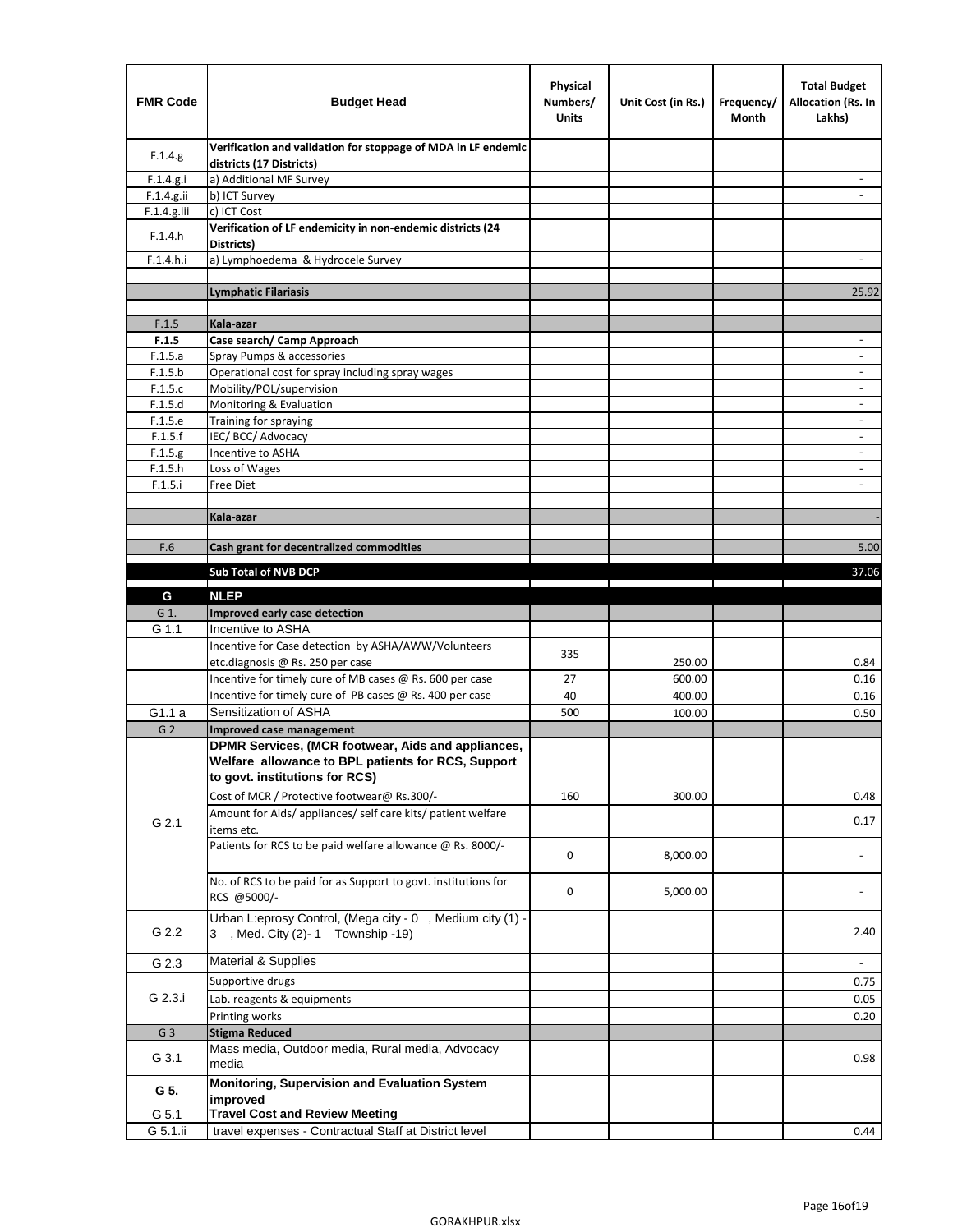| <b>FMR Code</b> | <b>Budget Head</b>                                                                                              | Physical<br>Numbers/<br><b>Units</b> | Unit Cost (in Rs.) | Frequency/<br>Month | <b>Total Budget</b><br>Allocation (Rs. In<br>Lakhs) |
|-----------------|-----------------------------------------------------------------------------------------------------------------|--------------------------------------|--------------------|---------------------|-----------------------------------------------------|
| G 5.2           | <b>Office Operation &amp; Maintenance</b>                                                                       |                                      |                    |                     |                                                     |
| G 5.2.i         | Office operation - State Cell                                                                                   |                                      |                    |                     |                                                     |
| G 5.2.ii        | Office operation - District Cell                                                                                |                                      |                    |                     | 0.35                                                |
| G 5.2 .iii      | Office equipment maint. State                                                                                   |                                      |                    |                     |                                                     |
| G 5.4           | Vehicle Hiring and POL                                                                                          |                                      |                    |                     |                                                     |
| G 5.4.ii        | <b>District Cell</b>                                                                                            |                                      |                    |                     | 0.30                                                |
| G 6.2           | <b>Contractual Staff at Disrrict &amp; block level</b>                                                          |                                      |                    |                     |                                                     |
|                 | <b>District Leprosy Consultant</b>                                                                              | 1                                    | 33,000.00          | 12                  | 3.96                                                |
| G 6.2.ii        | Physio Therapist                                                                                                | $\mathbf{1}$                         | 27,500.00          | 12                  | 3.30                                                |
|                 | Contractual Staff Para Medical Worker, (PMW @ 17600pm)                                                          | 10                                   | 17,600.00          | 12                  | 21.12                                               |
| G 7.            | <b>Others</b>                                                                                                   |                                      |                    |                     |                                                     |
| G 7.1           | Travel expenses for regular staff for specific programme /<br>training need, awards etc                         |                                      |                    |                     | 0.16                                                |
|                 | HR increment calculated $\omega$ 5% for above approvals                                                         |                                      |                    |                     | 1.42                                                |
|                 | Sub Total NLEP                                                                                                  |                                      |                    |                     | 37.74                                               |
|                 |                                                                                                                 |                                      |                    |                     |                                                     |
| Н               | <b>RNTCP</b>                                                                                                    |                                      |                    |                     |                                                     |
| H.1             | Civil Works                                                                                                     |                                      |                    |                     | 8.25                                                |
| H.2             | <b>Laboratory Materials</b>                                                                                     |                                      |                    |                     | 19.76                                               |
| H.3             | Honorarium/Counselling Charges                                                                                  |                                      |                    |                     | 47.01                                               |
| H.4             | <b>ACSM</b>                                                                                                     |                                      |                    |                     | 7.85                                                |
| H.5             | <b>Equipment Maintenance</b>                                                                                    |                                      |                    |                     | 0.73                                                |
| H.6             | Training                                                                                                        |                                      |                    |                     | 8.50                                                |
| H.7             | Vehicle Operation(POL & Manitainance)                                                                           |                                      |                    |                     | 12.85                                               |
| H.8             | Vehicle hiring                                                                                                  |                                      |                    |                     | 20.72                                               |
| H.9             | Public Private Mix(PP/NGO Support)                                                                              |                                      |                    |                     | 18.09                                               |
| H.10            | <b>Medical Colleges</b>                                                                                         |                                      |                    |                     | 9.49                                                |
| H.11            | Office Operation (Miscellaneous)                                                                                |                                      |                    |                     | 5.05                                                |
| H.12            | <b>Contractual Services</b>                                                                                     |                                      |                    |                     | 111.07                                              |
| H.13            | Printing                                                                                                        |                                      |                    |                     | 3.76                                                |
| H.15            | Procurement of Drugs                                                                                            |                                      |                    |                     | 2.22                                                |
| H.16            | Procurement of Vehicles                                                                                         |                                      |                    |                     | $\sim$                                              |
| H.17            | Procurement of Equipments                                                                                       |                                      |                    |                     | 0.75                                                |
| H.18            | Patient Support & Transportation Charges                                                                        |                                      |                    |                     | 11.92                                               |
| H.19            | Supervision and Monitoring                                                                                      |                                      |                    |                     | 11.34                                               |
|                 | <b>Grand Total</b>                                                                                              |                                      |                    |                     | 299.38                                              |
|                 |                                                                                                                 |                                      |                    |                     |                                                     |
|                 | <b>Total of NDCP</b>                                                                                            |                                      |                    |                     | 391.82                                              |
|                 | Non Communicable Disease Control Programme (NCD)                                                                |                                      |                    |                     |                                                     |
| Т               | National Programme for Control of Blindness (NPCB)                                                              |                                      |                    |                     | ÷.                                                  |
| 1.1             | <b>Recurring Grant-in aid</b>                                                                                   |                                      |                    |                     |                                                     |
|                 | Reimbursement for cataract operation for NGO and                                                                |                                      |                    |                     |                                                     |
| 1.1.1           | Private Practitioners as per NGO norms @Rs.1000/-                                                               |                                      |                    |                     | 27.89                                               |
| 1.1.1A          | Assistance for consumables/drugs/medicines to the<br>Govt./District Hospital for Cat sx etc.@ Rs.450/- per case |                                      |                    |                     | 10.14                                               |
| 1.1.2           | <b>Other Eye Diseases</b>                                                                                       |                                      |                    |                     | 8.54                                                |
| 1.1.3           | Screening and free spectacles to school children @                                                              |                                      |                    |                     | 8.25                                                |
|                 | Rs.275/- per case                                                                                               |                                      |                    |                     |                                                     |
| 1.1.4           | Screening and free spectacles for near work to Old<br>Person (New component) @Rs.100/- per case                 |                                      |                    |                     | 2.22                                                |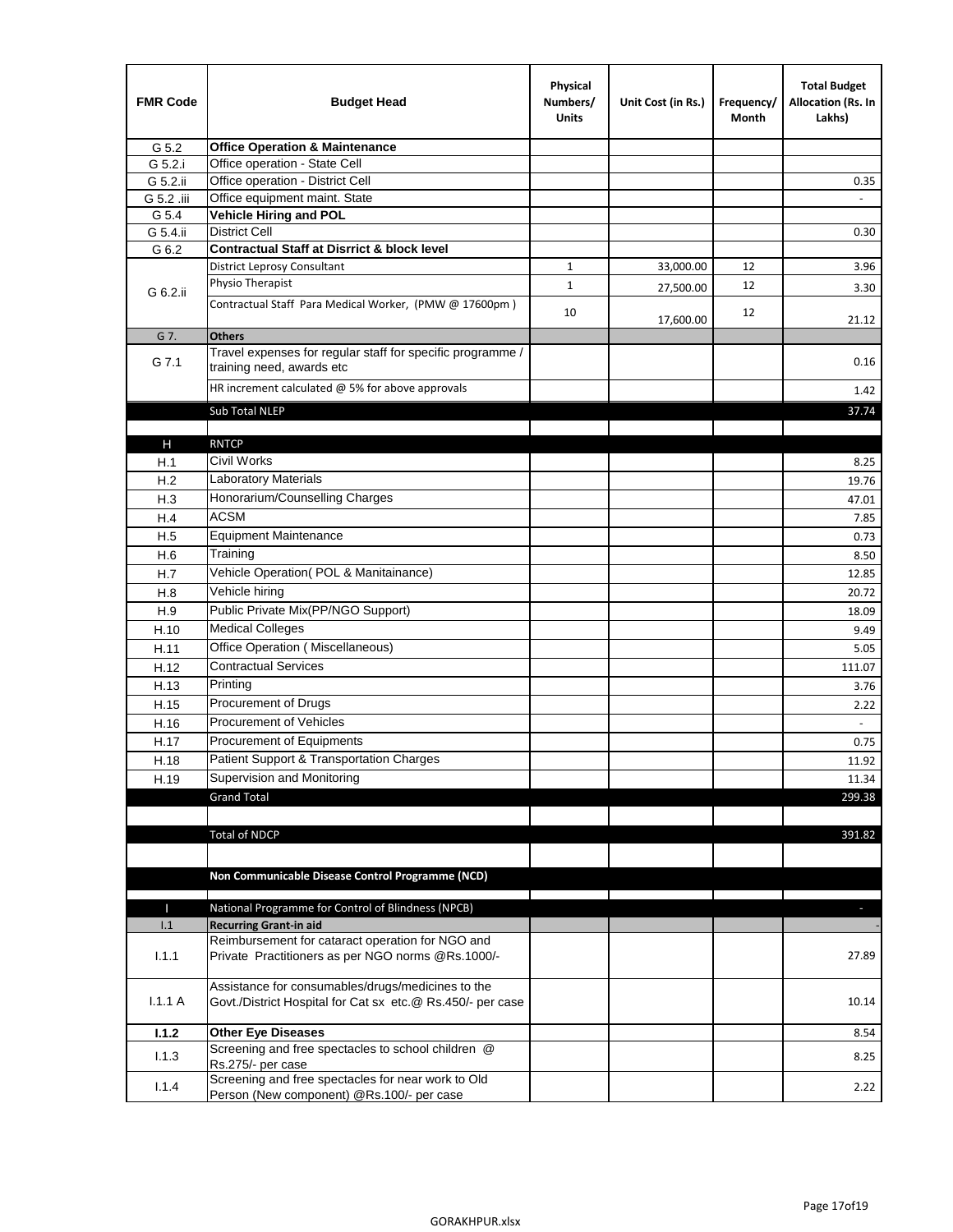| <b>FMR Code</b> | <b>Budget Head</b>                                                                                                                                      | Physical<br>Numbers/<br><b>Units</b> | Unit Cost (in Rs.) | Frequency/<br>Month | <b>Total Budget</b><br>Allocation (Rs. In<br>Lakhs) |
|-----------------|---------------------------------------------------------------------------------------------------------------------------------------------------------|--------------------------------------|--------------------|---------------------|-----------------------------------------------------|
| 1.1.5           | Recurring GIA to Eye Bank @ Rs.2000/- per pair(Eye<br>Bank will reimburse to Eye Donation Centre for eye<br>collected by them @ Rs.1000/- per pair)     |                                      |                    |                     | 1.00                                                |
| 1.2             | Non Recurring Grant -in-Aid<br>Grant-in-aid for Sub Divisional Hospitals @ Rs.20 lakh                                                                   |                                      |                    |                     |                                                     |
| 1.2.2.          |                                                                                                                                                         |                                      |                    |                     |                                                     |
| 1.2.3           | For Vision Centre (PHC) (Govt. + NGO) @ Rs.1 lakh                                                                                                       |                                      |                    |                     |                                                     |
| 1.2.4           | For Eye Bank Rs.25 lakh                                                                                                                                 |                                      |                    |                     |                                                     |
| 1.3             | <b>Contractual Man Power</b>                                                                                                                            |                                      |                    |                     |                                                     |
| 1.3.1<br>1.3.2  | Ophthalmic Surgeon@ Rs.60,000/- p.m.*<br>Ophthalmic Assistant @ Rs.12,000/- p.m.*                                                                       |                                      |                    |                     | 7.92                                                |
| 1.3.3           | Eye Donation Counsellors @ Rs.15000/- p.m.*                                                                                                             |                                      |                    |                     | 1.51<br>$\omega$                                    |
|                 | Data Entry Operator @Rs.8,000/- p.m. for district level                                                                                                 |                                      |                    |                     |                                                     |
| 1.3.4           |                                                                                                                                                         |                                      |                    |                     | 0.26                                                |
| 1.4             | Other activities (if any, pls. specify)                                                                                                                 |                                      |                    |                     |                                                     |
|                 | Other district level activities                                                                                                                         |                                      |                    |                     | 0.30                                                |
|                 | Sub Total of National Programme for Control of Blindness<br>(NPCB)                                                                                      |                                      |                    |                     | 68.05                                               |
| J               | Natoinal Mental Health Programme (NMHP)                                                                                                                 |                                      |                    |                     |                                                     |
|                 | Honorarium of Existing Human Resource                                                                                                                   |                                      |                    |                     |                                                     |
|                 |                                                                                                                                                         |                                      |                    |                     |                                                     |
| K               | National Programme for the Healthcare of the Elderly (NPHCE)                                                                                            |                                      |                    |                     |                                                     |
|                 |                                                                                                                                                         |                                      |                    |                     |                                                     |
| K.1             | <b>Recurring Grant-in-Aid</b>                                                                                                                           |                                      |                    |                     |                                                     |
| K.1.1           | <b>District Hospital</b><br>Machinery & Equipment @ Rs.1.50 lakh per unit                                                                               |                                      |                    |                     |                                                     |
| K.1.1.1         | Drugs & Consumable @ Rs. 5 Lacs to existing district &                                                                                                  |                                      |                    |                     |                                                     |
| K.1.1.2         | Rs. 3 Lacs to New Districts                                                                                                                             |                                      |                    |                     |                                                     |
| K.1.1.3         | Training of doctors and staff from CHCs and PHCs @<br>Rs.0.40 lakh per unit                                                                             |                                      |                    |                     |                                                     |
| K.1.1.4         | Public Awareness & IEC @ Rs.1 lakh per unit                                                                                                             |                                      |                    |                     |                                                     |
| K.1.1.6         | Consultant Medicine (2) @ Rs. 80000 P.M. for 12 months<br>against filled post & 3 month against Vacant Post                                             |                                      |                    |                     |                                                     |
| K.1.1.7         | Nurse (6) @ Rs. 20,000 P.M. for 12 months against filled<br>post & 3 month against Vacant Post                                                          |                                      |                    |                     |                                                     |
| K.1.1.8         | Physiotherapist 1 @ Rs.20,000 p.m.                                                                                                                      |                                      |                    |                     |                                                     |
| K.1.1.9         | Hospital Attendants 2@ Rs.7500 p.m.                                                                                                                     |                                      |                    |                     |                                                     |
| K.1.1.10        | Sanitary Attendants 2 @ Rs.7500 p.m.                                                                                                                    |                                      |                    |                     | $\overline{\phantom{a}}$                            |
| K.1.2           | <b>CHC</b>                                                                                                                                              |                                      |                    |                     |                                                     |
| K.1.2.1         | Training @ Rs. 30,000 (Refer list for No. of CHC)                                                                                                       |                                      |                    |                     |                                                     |
| K.1.2.3         | Rehabilitation Worker 1 @ Rs.18,000 p.m.                                                                                                                |                                      |                    |                     |                                                     |
| K.1.3           | <b>PHC</b>                                                                                                                                              |                                      |                    |                     |                                                     |
| K.1.3.1.        | Training & IEC @ Rs.0.30 lakh per PHC                                                                                                                   |                                      |                    |                     |                                                     |
| K.1.4           | <b>Sub-Centre</b>                                                                                                                                       |                                      |                    |                     |                                                     |
| K.1.4.1         | Aids and Appliances @ Rs.0.30 lakh per Sub-Centre                                                                                                       |                                      |                    |                     |                                                     |
| K.2             | <b>Non-Recurring Grant-in-Aid</b>                                                                                                                       |                                      |                    |                     |                                                     |
| K.2.1           | <b>District Hospital</b>                                                                                                                                |                                      |                    |                     |                                                     |
| K.2.1.1         | Construction/renovation/extension of the existing building<br>and Furniture of Geriatrics Unit with 10 beds and OPD<br>facilities @ Rs.80 lakh per unit |                                      |                    |                     |                                                     |
| K.2.1.2         | Machinery & Equipment @ Rs.7.00 lakh per unit                                                                                                           |                                      |                    |                     |                                                     |
|                 | HR Increment @ 5% (Refer HR increment calculation                                                                                                       |                                      |                    |                     |                                                     |
|                 | sheet)                                                                                                                                                  |                                      |                    |                     |                                                     |